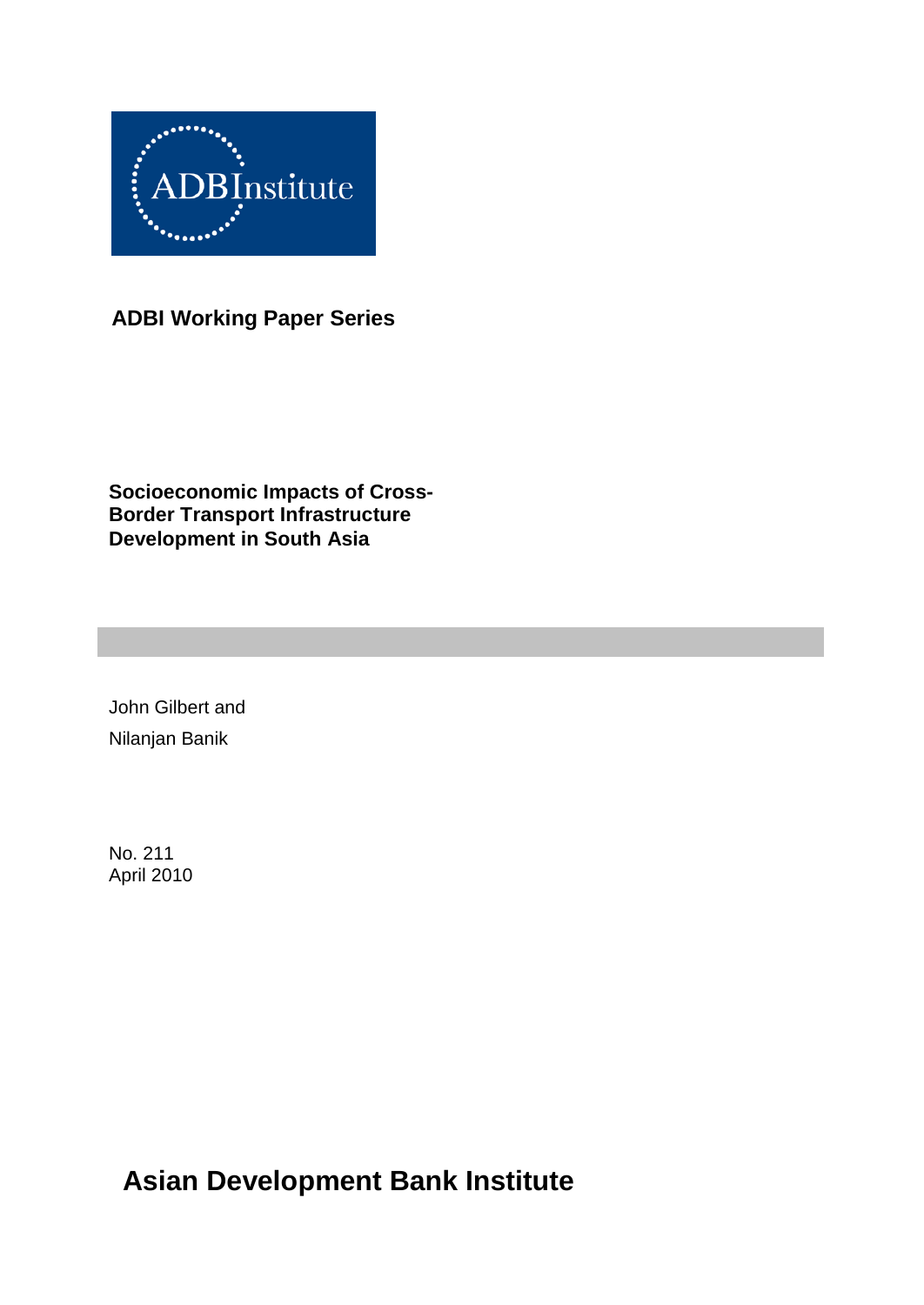John Gilbert is a professor in the department of economics and finance at Utah State University and Nilanjan Banik is an associate professor in the department of economics at the Center for Advanced Financial Studies in Chennai, India.

The views expressed in this paper are the views of the authors and do not necessarily reflect the views or policies of ADBI, the Asian Development Bank (ADB), its Board of Directors, or the governments they represent. ADBI does not guarantee the accuracy of the data included in this paper and accepts no responsibility for any consequences of their use. Terminology used may not necessarily be consistent with ADB official terms.

The Working Paper series is a continuation of the formerly named Discussion Paper series; the numbering of the papers continued without interruption or change. ADBI's working papers reflect initial ideas on a topic and are posted online for discussion. ADBI encourages readers to post their comments on the main page for each working paper (given in the citation below). Some working papers may develop into other forms of publication.

Suggested citation:

Gilbert, J., and N. Banik. 2010. Socioeconomic Impacts of Cross-Border Transport Infrastructure Development in South Asia. ADBI Working Paper 211. Tokyo: Asian Development Bank Institute. Available: http://www.adbi.org/workingpaper/2010/04/14/3655.socioeconomic.transport.infrastructure/

Please contact the author(s) for information about this paper.

John Gilbert: jailbert@econ.usu.edu Nilanjan Banik: nilbanik@gmail.com

Asian Development Bank Institute Kasumigaseki Building 8F 3-2-5 Kasumigaseki, Chiyoda-ku Tokyo 100-6008, Japan

Tel: +81-3-3593-5500 Fax: +81-3-3593-5571 www.adbi.org E-mail: info@adbi.org

© 2010 Asian Development Bank Institute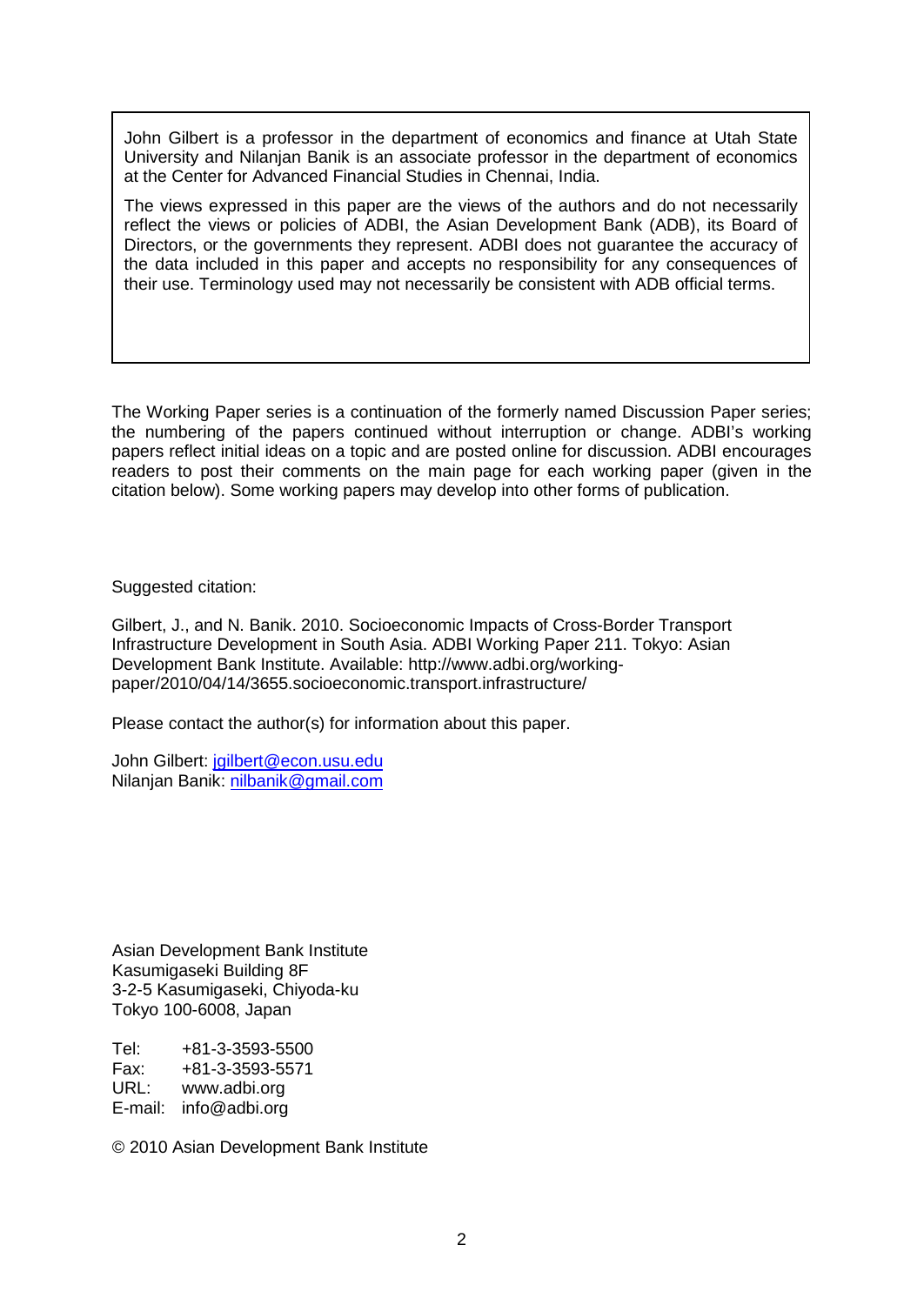#### **Abstract**

Although the overall economic performance of economies in South Asia in recent years has been impressive, there is concern that an aging and increasingly inadequate infrastructure may limit the potential for further growth and economic development. A critical infrastructure component is the transportation network, and there are currently several transportation infrastructure projects in the South Asia Subregional Economic Cooperation (SASEC) region, connecting Nepal, eastern India, Bangladesh, and Bhutan. This paper uses computable general equilibrium (CGE) methods to address how these infrastructure developments might affect the broader economy in SASEC, and in particular impact on income distribution and poverty. The paper describes a new CGE model for South Asia, covering India, Sri Lanka, Bangladesh, Nepal, and Pakistan, which incorporates modifications to household structure in order to capture the implications of reform for changes in intra-household income. The scenarios that are considered reflect proposed investments in land transport infrastructure in the SASEC region. These should result in reductions in the land transport component of international transport margins, which vary bilaterally by commodity. We found that all SASEC economies would benefit from the reductions in terms of aggregate welfare, with the largest gains accruing to India in absolute terms, but the largest relative gains to Nepal, followed by Bangladesh and Sri Lanka when the margin reduction is prorated to intra-South Asian trade rather than just SASEC. In terms of household level distribution, the picture was mixed, with clearly pro-poor outcomes in some countries, such as Nepal, but more ambiguous impacts in others. In terms of potential adjustment costs, examination of the extent of predicted structural changes suggests that these would be minor, although somewhat more significant for the smaller economies in the region.

**JEL Classification:** F14, F17, D58, O53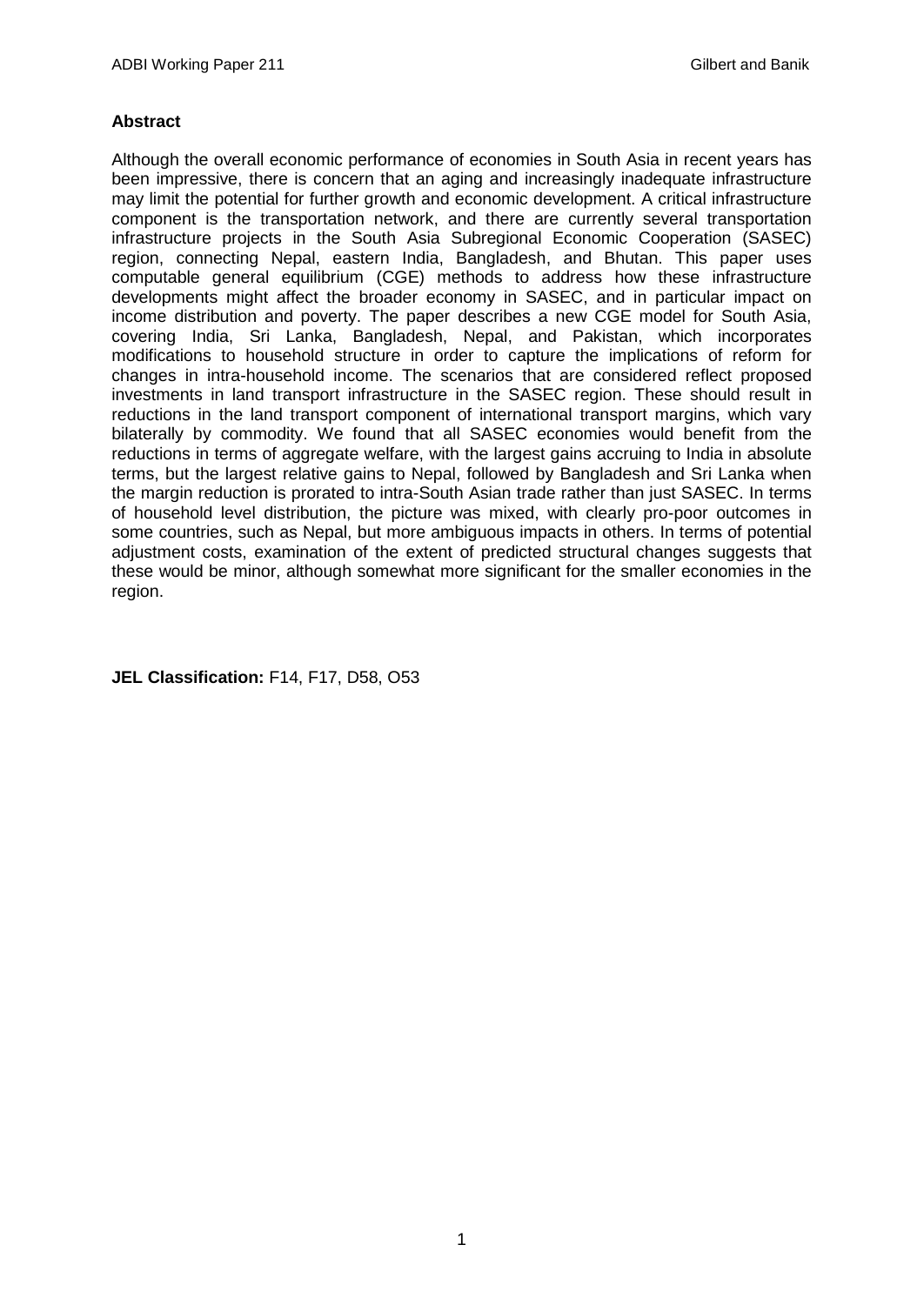## **Contents**

| 2.             |     |  |
|----------------|-----|--|
| 3 <sub>1</sub> |     |  |
| 4.             |     |  |
|                | 4.1 |  |
| 5.             |     |  |
| 6.             |     |  |
|                |     |  |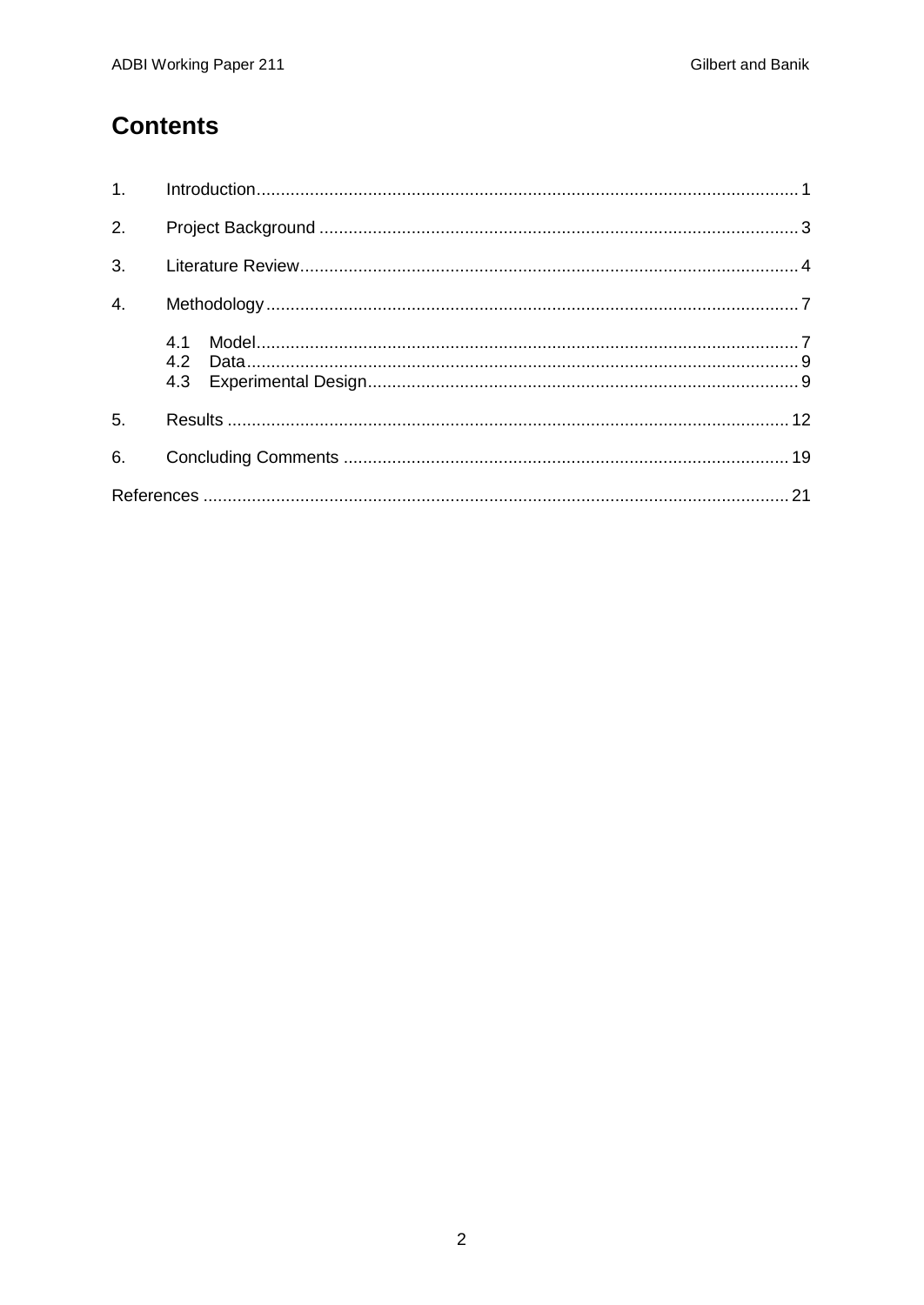# <span id="page-4-0"></span>**1. INTRODUCTION**

The overall economic performance of economies in South Asia in recent years has been impressive. India has led the way with an 8–9% growth in gross domestic product (GDP) since 2003, followed by Bhutan with 7–8%, and Pakistan, Bangladesh, and Sri Lanka each with 6–7%. Only Nepal has experienced relatively slow growth. However, there is concern that an aging and increasingly inadequate infrastructure may limit the potential for further growth and economic development.

A critical infrastructure component is the transportation network. Although South Asia inherited an integrated transport infrastructure from the British, this infrastructure was fractured by the partition of India and its political aftermath, and now needs to be rebuilt within the context of greater political harmony in South Asia (Asian Development Bank [ADB] 2007: 1). Transport infrastructure in many areas has fallen into disuse, raising the cost of travel and trade. The ADB is financing several transportation infrastructure projects (in addition to projects on energy, tourism, and the environment) in the South Asia Subregional Economic Cooperation (SASEC) region, connecting Nepal, eastern India, Bangladesh, and Bhutan.

An important question is how these infrastructure developments might affect the broader economy in SASEC, and in particular impact on income distribution and poverty. South Asia is one of the poorest regions in the world. Table 1 reviews the poverty/income distribution statistics in the region. These have been drawn from the World Bank (2007), and we have extracted the latest available year for each economy in South Asia for which data are available.

The most basic measure of poverty is the headcount ratio, the proportion of the population that falls below a defined poverty line. Commonly used criteria are the international US\$1/day and the US\$2/day standards, with the higher standard more widely applied to countries with higher average incomes.<sup>[1](#page-4-1)</sup> The overall percentage of the population under the poverty line in India has been falling since 1996. The depth and severity of poverty has also fallen over that period. Nonetheless, the proportion of the population living in poverty in India remains high, and there is also considerable variation in poverty levels between urban and rural populations. In Bangladesh, the poverty headcount is even higher, at 35%, while it is 25% in Nepal. In Pakistan and Sri Lanka, the rates are much lower, at 9% and 6%, respectively. Nonetheless, poverty remains an issue; at the US\$2/day level the corresponding rates are 60% and 41%. Income distribution is also uneven throughout South Asia, especially in Sri Lanka and Nepal.

Two other measures are provided in Table 1, both of which attempt to address the issue of poverty depth. The poverty gap measure is the mean distance below the poverty line as a proportion of the poverty line. The squared poverty gap weights individual poverty gaps by the gaps themselves, and provides a measure of inequality among the poor. The areas with the greatest depth of poverty are again Bangladesh, rural India, and Nepal. Finally, the Gini coefficient is a commonly used measure of overall income inequality, with the greatest levels of inequality in Nepal and Sri Lanka.

<span id="page-4-1"></span> $1$  See Chen and Ravallion (2004) for more in-depth discussion of poverty measures and trends in global poverty.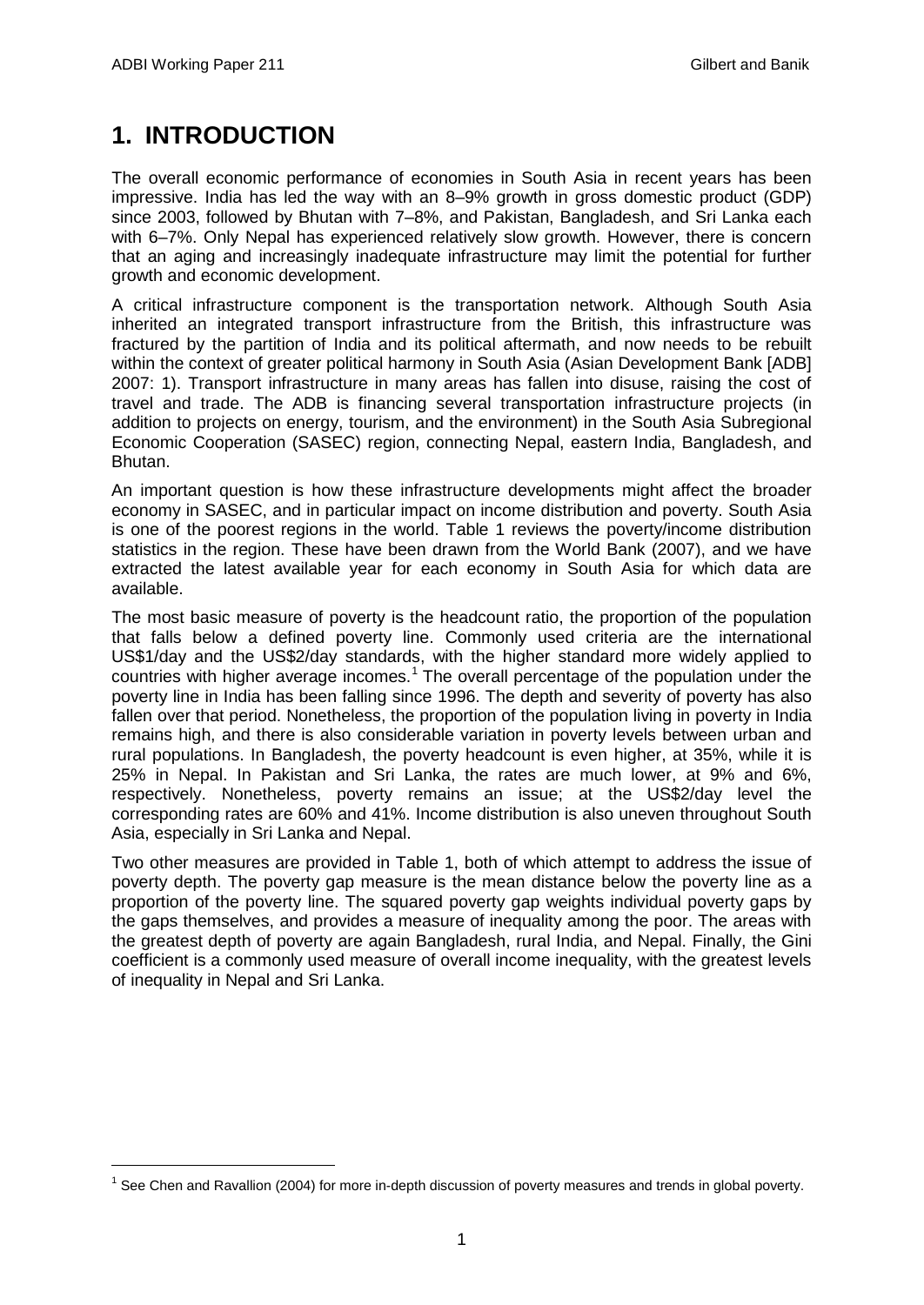|                             |                    |               |                 | <b>Squared Poverty</b> |          |
|-----------------------------|--------------------|---------------|-----------------|------------------------|----------|
|                             | Year               | Headcount (%) | Poverty Gap (%) | Gap (%)                | Gini (%) |
| US\$1/day                   |                    |               |                 |                        |          |
| Bangladesh<br>India $-$     | 2005               | 35.3          | 7.9             | 2.4                    | 33.2     |
| Rural<br>India $-$          | 2005               | 40.2          | 9.4             | 3.1                    | 30.5     |
| Urban                       | 2005               | 19.6          | 4.2             | 1.3                    | 37.6     |
| Nepal                       | 2004               | 24.7          | 5.6             | 1.7                    | 47.3     |
| Pakistan                    | 2005               | 9.0           | 1.4             | 0.4                    | 31.2     |
| Sri Lanka                   | 2002               | 5.8           | 0.7             | 0.1                    | 40.2     |
| US\$2/day                   |                    |               |                 |                        |          |
| Bangladesh                  | 2005               | 81.5          | 35.6            | 18.5                   | 33.2     |
| India: Rural<br>India:      | 2005               | 87.7          | 39.8            | 21.0                   | 30.5     |
| Urban                       | 2005               | 61.5          | 23.1            | 11.1                   | 37.6     |
| Nepal                       | 2004               | 64.8          | 26.4            | 13.2                   | 47.3     |
| Pakistan                    | 2005               | 59.5          | 18.3            | 7.4                    | 31.2     |
| Sri Lanka<br>$-101 - 100 -$ | 2002<br>$-1.70007$ | 41.5          | 12.1            | 4.6                    | 40.2     |

**Table 1: Poverty Profiles of South Asian Economies**

Source: World Bank (2007).

The purpose of this study, as defined by the ADBI, was to try to quantify the impact of transportation infrastructure developments in the SASEC region by applying appropriate empirical methods to ascertain the economic outcomes from identified cross-border transportation projects in the region, and, as far as possible, by analyzing the socioeconomic implications. The impacts on households in the region, poverty, and income distribution are analyzed, as well as general economic conditions and impacts on sectors.

Given the desire to derive economy-wide and sector level impacts, computable general equilibrium (CGE) is the most appropriate methodological approach. CGE models are numerical simulation tools based on general equilibrium theory. Their objective is to turn the abstract models of theory into a practical tool for policy analysis. The typical applied model adds complexity to, but retains the basic structure of, textbook general equilibrium models. Since policy and other changes in an economic system often have repercussions beyond the sector in which they occur, by linking markets, CGE techniques are effective at capturing the relevant feedback and flow-through effects. CGE techniques have been widely used for ex ante trade policy analysis, and more recently for poverty analysis (for surveys see Scollay and Gilbert 2000; Gilbert and Wahl 2002; Robinson and Thierfelder 2002; and Lloyd and MacLaren 2004).

The primary objective of this draft paper is to describe the building of a new CGE model for South Asia constructed with the support of the study, and its applications for understanding the socioeconomic aspects of developments in cross-border transport infrastructure. The model covers India, Sri Lanka and Bangladesh, Nepal, and Pakistan. The model incorporates modifications to the household structure to capture implications of reform for intra-household income changes. It is general in purpose, with the possibility of future applications to related problems. It is also extensible, so that alternate datasets for other countries inside the region may be added in the future.

The paper is organized as follows. In Section 2, we outline the features of the proposed SASEC project, which involves a series of improvements in transportation network infrastructure between India, Bangladesh, Nepal, and Bhutan. In Section 3, we review the existing CGE studies of socioeconomic impacts of policy reforms in the SASEC region and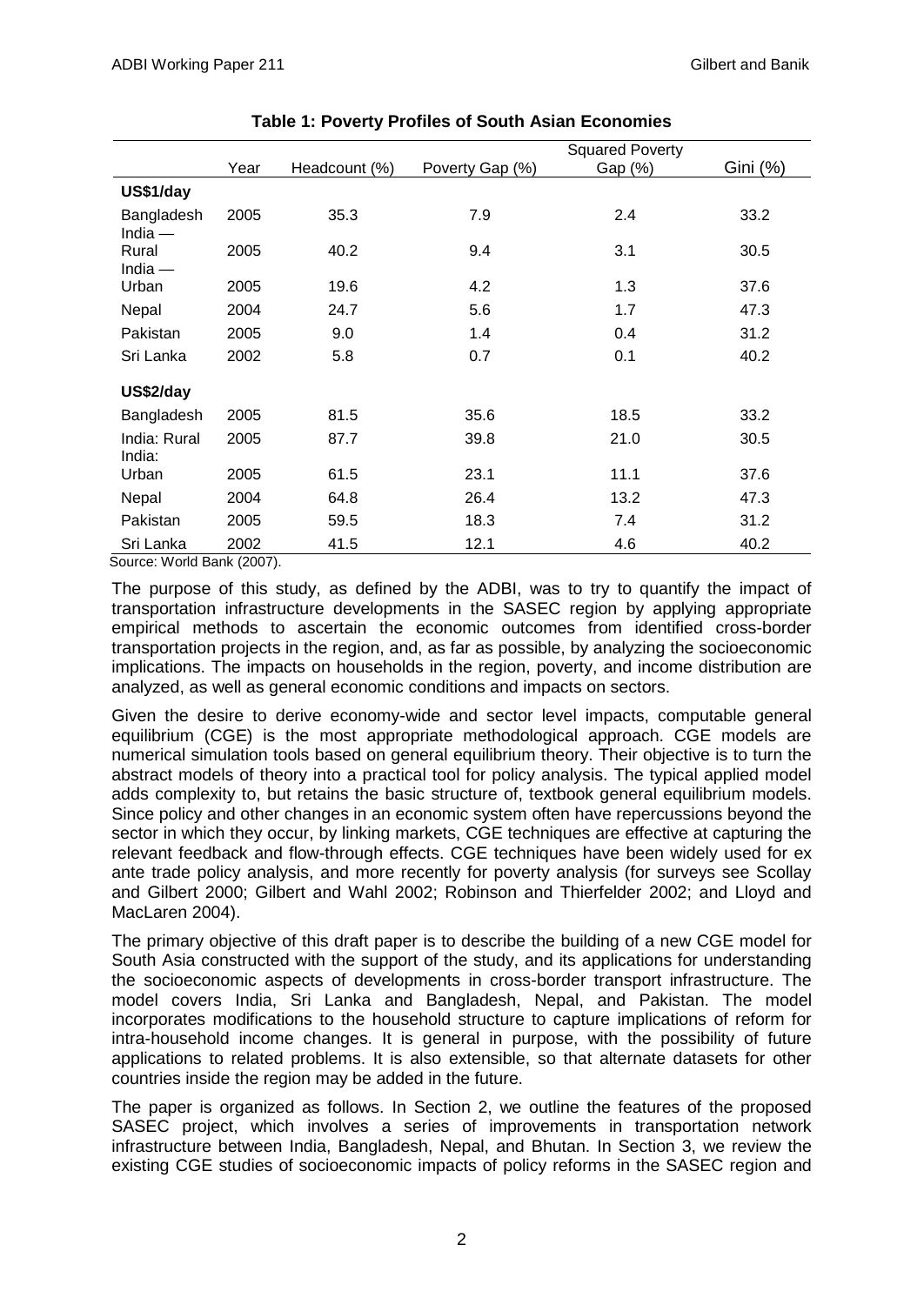South Asia more generally. The majority of studies featuring household impacts have focused on trade liberalization. In Section 4, we then describe the regional model that we have built for this study. In Section 5, we consider the results of our simulations and the policy implications. Finally, in Section 6, we offer our concluding comments.

## <span id="page-6-0"></span>**2. PROJECT BACKGROUND**

The Regional Technical Assistance (RETA) Project No. 39454 (ADB 2007), which we briefly summarize here, lays out the background to the proposed project and the scope of the infrastructure developments that are being undertaken. Its central thesis is that while South Asia inherited an integrated transport infrastructure from the British, this infrastructure was fractured by the partition of India and its political aftermath and now needs to be rebuilt within the context of greater political harmony in South Asia (ADB 2007). Infrastructure in many areas has fallen into disuse, raising the cost of travel and trade.

Among the issues of particular concern that are highlighted in the RETA (which summarizes discussions from meetings in the SASEC region since 2001), is the landlocked or semiisolated status of the regions under study; finding ways to integrate Nepal, Bhutan, and the northeastern region of India with the wider South Asian and world economy via improved access to the ports and economic centers of the region, and providing a choice of route and mode, are viewed as critical (ADB 2007).

In terms of physical infrastructure issues, the northeastern region of India is connected to the rest of India by a narrow and congested land corridor between Bangladesh and Nepal. This landlocked region trades with the rest of India and the world through this strip of land, and the costs of transporting goods to and from the northeastern region are consequently high. Third-country trade for both Nepal and Bhutan is also routed through this corridor, with associated delays and costs (ADB 2007).

The proposed solution is to allow the landlocked region of northeastern India, Bhutan, and Nepal access to Chittagong port through Bangladesh's eastern border, or to Mongla port through its northwestern border. Non-physical barriers are also an issue. Customs clearance procedures can add significant costs and delays, and can reduce transparency. In the SASEC region the key border-crossing points are at Benapole (Bangladesh) and Petrapole (India), through which more than 80% of trade between the two countries is routed. According to ADB (2007), severe congestion results in long queues of trucks on both sides of the border and waiting times of 1–5 days. More than 85% of the time spent waiting at the border is spent on queuing, customs clearance, and transferring cargo. To mitigate the congestion and improve the efficiency of border operation, the Government of India is in the process of developing an agreement for cross-border truck movement in consultation with the Government of Bangladesh.

The RETA lays out a plan addressing these physical and non-physical barrier issues for the promotion of subregional economic cooperation and integration between the SASEC economies. An investment project is proposed that will "facilitate the unhindered movement of goods, services, and people across SASEC countries through improved cross-border transport infrastructure and the introduction of modern cross-border management regimes." The proposal involves improvements in road corridors, rail links, and cross-border procedures.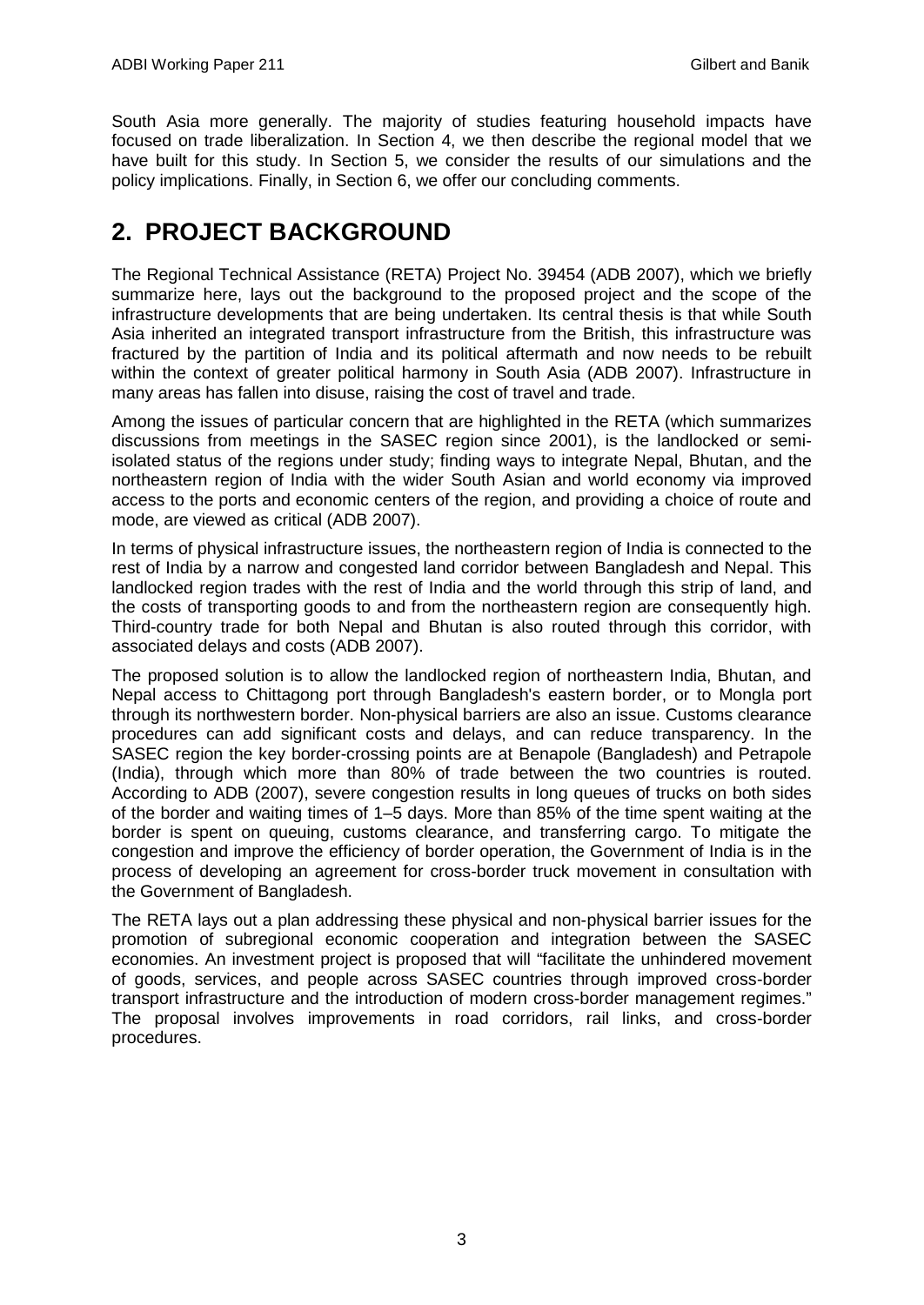## <span id="page-7-0"></span>**3. LITERATURE REVIEW**

The linkages between economic reform and poverty, and the development of ways to quantitatively assess those linkages have been the subject of intense recent research.<sup>[2](#page-7-1)</sup> Hertel and Reimer (2005) and Hertel and Winters (2005) reviewed ex ante studies and provided a method of classification by simulation type: partial equilibrium models; general equilibrium models; and micro/macro simulation models, which combine (not always with feedback) macro-level simulation with micro-level household models. They concluded that CGE techniques and micro/macro methods have the best potential to fully evaluate the complex web of determinants of changes in poverty ex ante.

Within the recent CGE literature there is a range of ways of addressing poverty impacts of policy reform. Aggregate results at the regional level, such as impacts on prices of staples or returns to unskilled labor, may be combined with ad hoc observations on potential effects on poverty. Other studies take results from a global model with a single representative household, and pass them through a sub-model to determine the poverty impact. The submodel may be small, producing rough assessments of poverty impacts in the form of headcount indices that are calculated using established elasticities, as in Anderson and Martin (2005). Another approach at the country level is to build more sophisticated submodels of household behavior, or to directly incorporate income distribution at the household level within a regional CGE model. Several studies of this type have been conducted recently for selected economies (Hertel and Winters 2006; OECD 2006).

The most straightforward method of dealing with income distribution and poverty impacts in a CGE framework is to abandon the single-representative consumer approach and to incorporate multiple representative household groups in the model. This allows the model to track inter-group income changes directly, but still leaves the issue of intra-group income changes external to the model. The greater the number of household groups, the better the model will be able to capture the pattern of income changes. Recent efforts typically feature between five and 10 household categories, although in some cases there are many more. The approach can be extended by incorporating any available information on the distribution of income within household categories.

Several recent CGE studies have used the multiple household approach to analyze the consequences of reform (mostly trade policy) in South Asia. Since the reduction in the cost of transportation has very similar theoretical implications to reductions in tax-based distortions, a review of the literature is worthwhile. These studies have tended to use singleeconomy models for the distribution analysis, often in combination with a global model to estimate the impacts of the proposed scenarios on world prices.

There are a number of studies of India. Gilbert (2007) considered the impact of the current proposed modalities for reform in agriculture under Doha at the household level in India, in addition to the effects of more comprehensive agricultural reform. The study used the Global Trade Analysis Project (GTAP) model to estimate the world market effects, after first modifying the underlying GTAP6 data to reflect the latest available applied protection levels, using the trade analysis and information system (TRAINS) database. The global results were then input into a single-economy CGE model of India, which is a competitive CGE of the Armington variety. Forty-three productive sectors and five factors of production were identified in that study, along with nine households (four rural and five urban with Stone-Geary preferences). Household data were obtained from Pradhan and Sahoo (2006) and matched to the GTAP data on aggregate consumption, production and trade using RAS

<span id="page-7-1"></span><sup>&</sup>lt;sup>2</sup> Winters (2002) identified seven linkages between reform and poverty: Changes in i) consumer prices and availability of goods; ii) factor prices and quantities employed; iii) taxes and transfers influenced by shifts in government revenue; iv) the terms of trade and other external shocks; v) investment and innovation that affect the long-run growth path; vi) remittances; and vii) short-run risk and adjustment costs. While the primary reform scenario considered by Winters is trade reform, the same pathways exist for changes in transportation costs.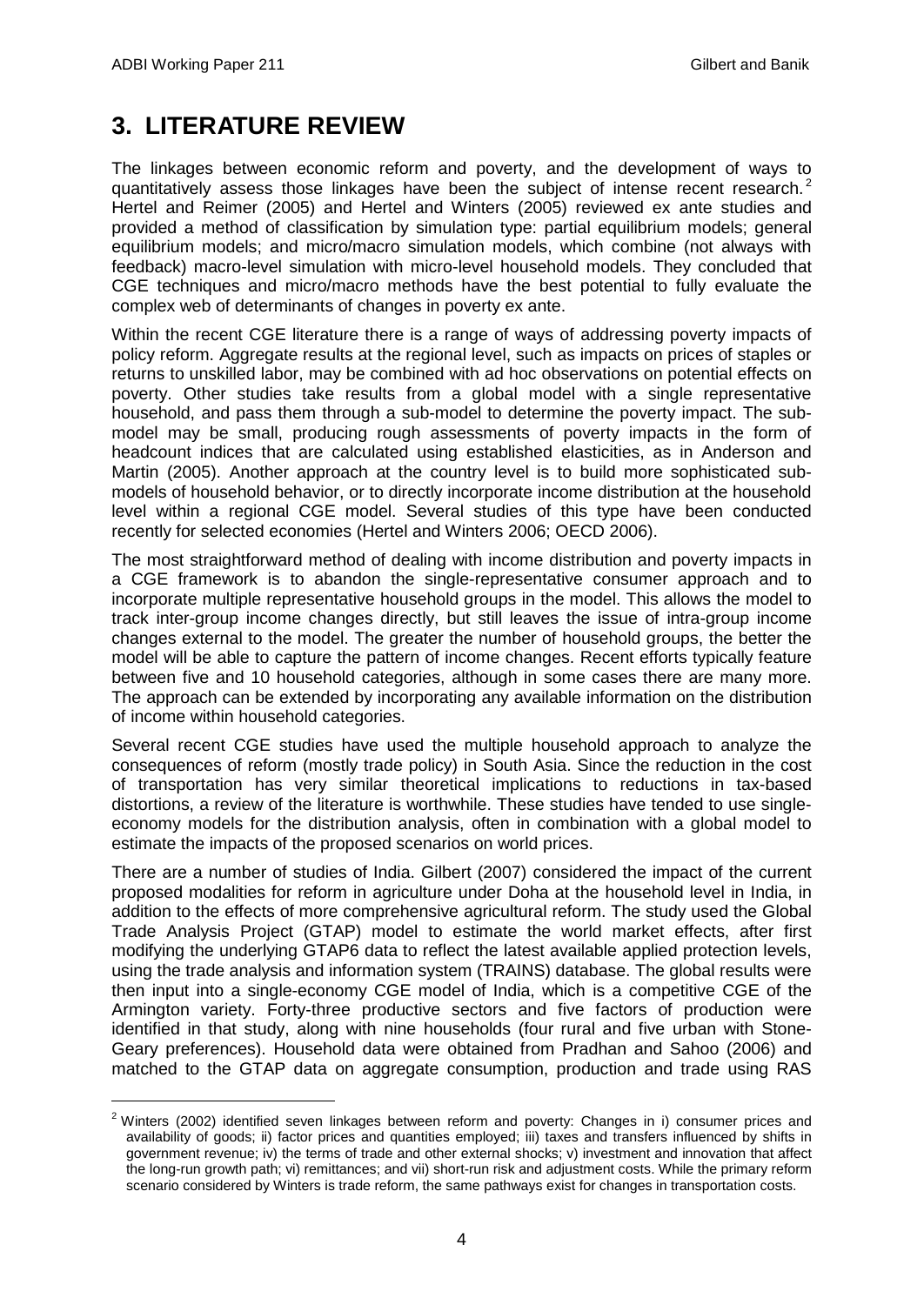methods. The base year was 2001, although protection data was more recent, as noted above. The simulations were run as comparative statics, with two different adjustment time horizons (short and long run) represented by mobility/immobility of capital across productive sectors. Tax replacement was (implicitly) through lump sum transfers from the households.

In the Doha scenarios, the welfare of the poorest households (agricultural labor and other rural labor) fell in both the short and long run, whereas the welfare of the richest group (urban self-employed) rose. The income of the rural self-employed (landowners) also rose in the Doha scenarios, suggesting that ownership of land and capital helps to insulate this group from the effects of trade shifts. The result was similar to that of Annabi et al. (2006) for Bangladesh, but the change was not statistically robust. Under comprehensive reform the results were quite different. The aggregate welfare gains were several orders of magnitude larger, and the welfare of all households except the rural self-employed rose. The results were statistically significant, and suggest that India's landowning class is able to benefit from rising world prices under Doha reform when India does not engage in significant reforms of its own, but faces considerable drops in income if domestic prices are allowed to fall.

The results also indicate that, in the long run, income inequality improves in all scenarios except for comprehensive reform of agriculture. India would gain overall from agricultural reform, but a small increase in rural poverty is possible under the Doha agreement as it stands. On the other hand, comprehensive reform is likely to increase the incomes of the poorest groups, but at the expense of a slight increase in income inequality, and a substantial reduction in the incomes of landowners.

Pradhan and Sahoo (2006) used a similar CGE structure in their analysis of potential trade reform scenarios for India, although it was not connected to a global CGE framework, and obtained similar results.

Panda and Ganesh-Kumar (2008) specifically considered the issue of food security with changes in trade policy. Their modeling approach was very similar to that used in Gilbert (2007), with the exception that they used the modeling international relationships in applied general equilibrium (MIRAGE) model developed by the International Food Policy Research Institute (IFPRI) as the source of their global price changes rather than GTAP. They considered a Doha scenario and found that all households experienced a rise in welfare and a decline in poverty. However, they argued that this does not necessarily translate into increased food security as the poorest households decreased their consumption of protein and calories, while increasing their consumption of fats. These conclusions are based on an ex post assessment of the household consumption patterns which drive the CGE model.

Finally, Polaski et al. (2008) used a single-economy CGE of India, based on a very detailed social accounting matrix (SAM) for 1998–1999. The SAM included 115 commodities, 48 labor types, and 352 households (classified by social group, income class, region, and urban or rural). The model was a competitive Armington type, and varied from the standard model only in that the labor market for unskilled workers was closed by fixing the wage and allowing the supply to be endogenous (to capture potential underemployment of unskilled labor). They considered the impact of price changes in agricultural commodities, and found that a decrease in the price of rice could have a significant negative impact on Indian poverty levels.

Results for Bangladesh are available from Annabi et al. (2006) and Raihan (2008). Annabi et al. (2006) used the GTAP model to estimate the overall effect of trade reform under the Doha proposals (both agriculture and non-agriculture) at the world level, and then input the world market effects into a single-economy CGE model for Bangladesh. The single-country model was used to generate detailed results at the household level. In addition to the Doha agenda, the study also considered the potential impact of more comprehensive global reform, and of unilateral reform by Bangladesh.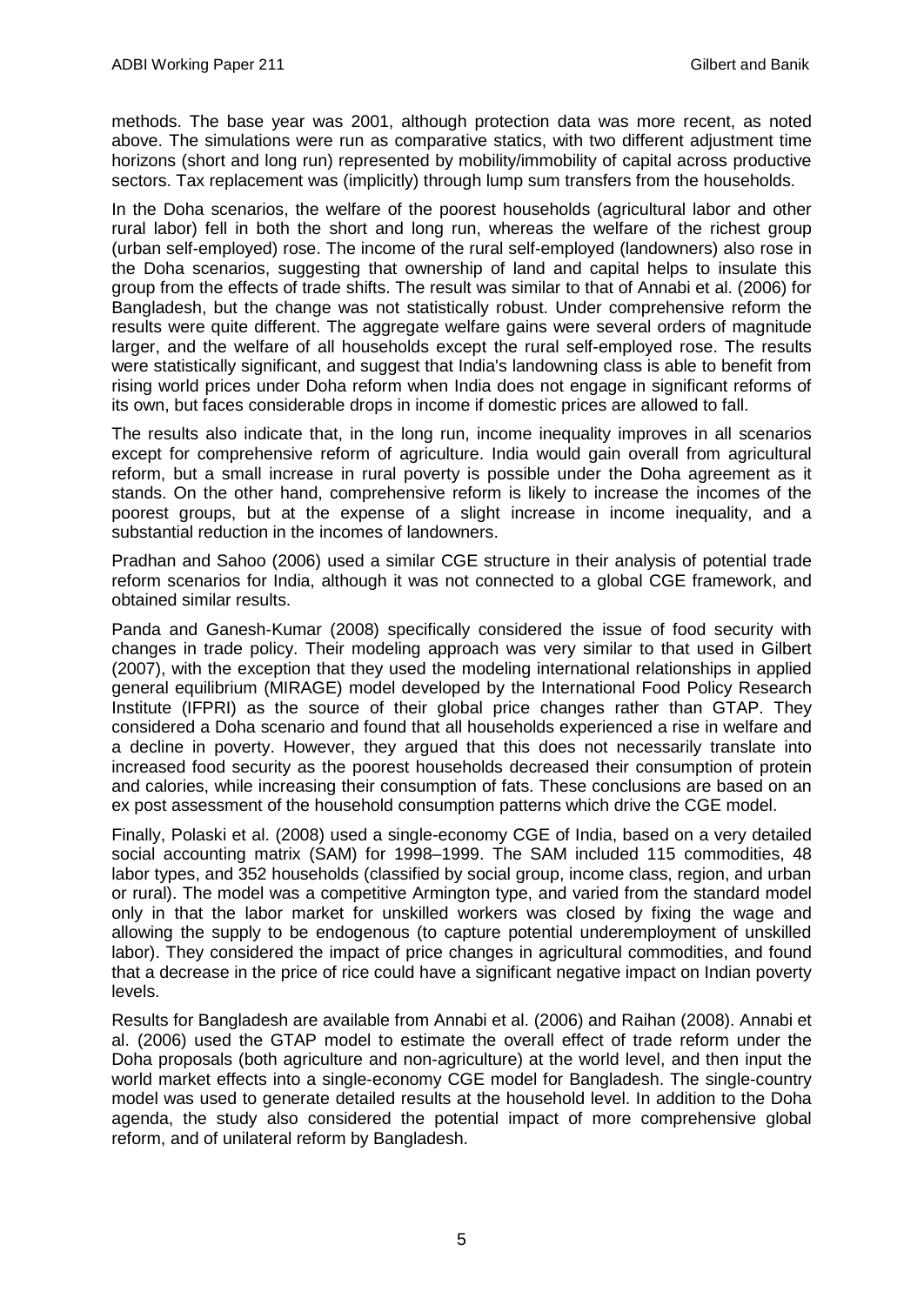The Bangladesh model was a standard, competitive CGE model of the Armington type. It identified 15 productive sectors, four factors of production, and nine households (five rural and four urban with Stone-Geary preferences), with 2000 as the base year. The simulation procedure is recursive dynamic, setting the growth of the labor stock and productivity at fixed levels, and making the capital stock growth path endogenous by applying a simple, sectorspecific investment rule. Tax replacement is (implicitly) through lump sum transfers from the households. The simulations extend for a 20-year period, and are compared with a baseline growth path.

The results indicated aggregate welfare losses for Bangladesh in the Doha scenarios, along with small increases in the headcount ratio (diminishing somewhat but remaining negative in the long run). The negative aggregate welfare effect was driven by adverse terms of trade movements. These remain even in a scenario with complete liberalization in the rest of the world. The poverty effect was driven by increased prices, even though nominal unskilled wages rose slightly. When broken down to the household level, Annabi et al. (2006) found poverty increases for all household categories except large farms.

The study by Raihan (2008) used a single-economy model for Bangladesh. The SAM was based on 2005, with 26 sectors, nine production factors, and six households. Again, the model used the competitive Armington structure to analyze various unilateral liberalization scenarios under both a neoclassical labor market closure and an unemployment closure, where it is assumed that only a proportion of the workforce is able to change production activities. Raihan (2008) argued that the effects of unilateral reform in the aggregate are positive but small, suggesting that the export bias of the current regime is minimal. Unfortunately, the paper did not directly discuss poverty or income distribution impacts, although the model was clearly able to generate information on this aspect of adjustment to trade reforms.

Two recent studies are available for Nepal, Cockburn (2002) and Acharya and Cohen (2008). Cockburn (2002) constructed a CGE model of Nepal that explicitly models all households from a nationally representative household survey. The model was an archetype competitive CGE, but with a high degree of household disaggregation. The base year of the model was 1986, and the model incorporated 15 production activities. They considered a trade liberalization scenario and found that urban poverty decreased and rural poverty increased, as initial tariffs were highest for agriculture. Impacts increased with income level, resulting in rising income inequality.

Acharya and Cohen (2008) based their work on a 1996 SAM of Nepal, with four household groups. The model was very small scale, identifying only four production activities and two factors. The scenario considered is a 10% reduction in tariffs in the presence of both a fixed and a flexible exchange rate regime. They concluded that the results were not conclusively pro-poor, as one of the richer household groups benefited most, whereas the benefit to the poorest household group was only modest. Therefore, they suggested that complementary policies are required to make trade liberalization pro-poor in Nepal.

Although Sri Lanka is not part of the SASEC region, it is an important economy in South Asia and has been the focus of several CGE studies, many surveyed by Dasanayake  $(2000)^3$  $(2000)^3$ The most recent study was by Naranpanawa (2005), and used a 1995 SAM. The model identified 38 production activities, three factors, and five households. The poverty analysis was extended to intra-household groups (post simulation) by estimating the distributions of income within household groups and using these to estimate disaggregate poverty metrics. Naranpanawa considered a manufactured goods trade liberalization scenario, and found that the potential benefits accruing to low income rural groups were low relative to other groups in the model, a fact attributed to a reduction in transfer payments from the government to households following falls in government revenue. Long-term liberalization reduced absolute

<span id="page-9-0"></span><sup>&</sup>lt;sup>3</sup> This study also briefly reviews some of the earlier CGE studies of India, Bangladesh, and Nepal.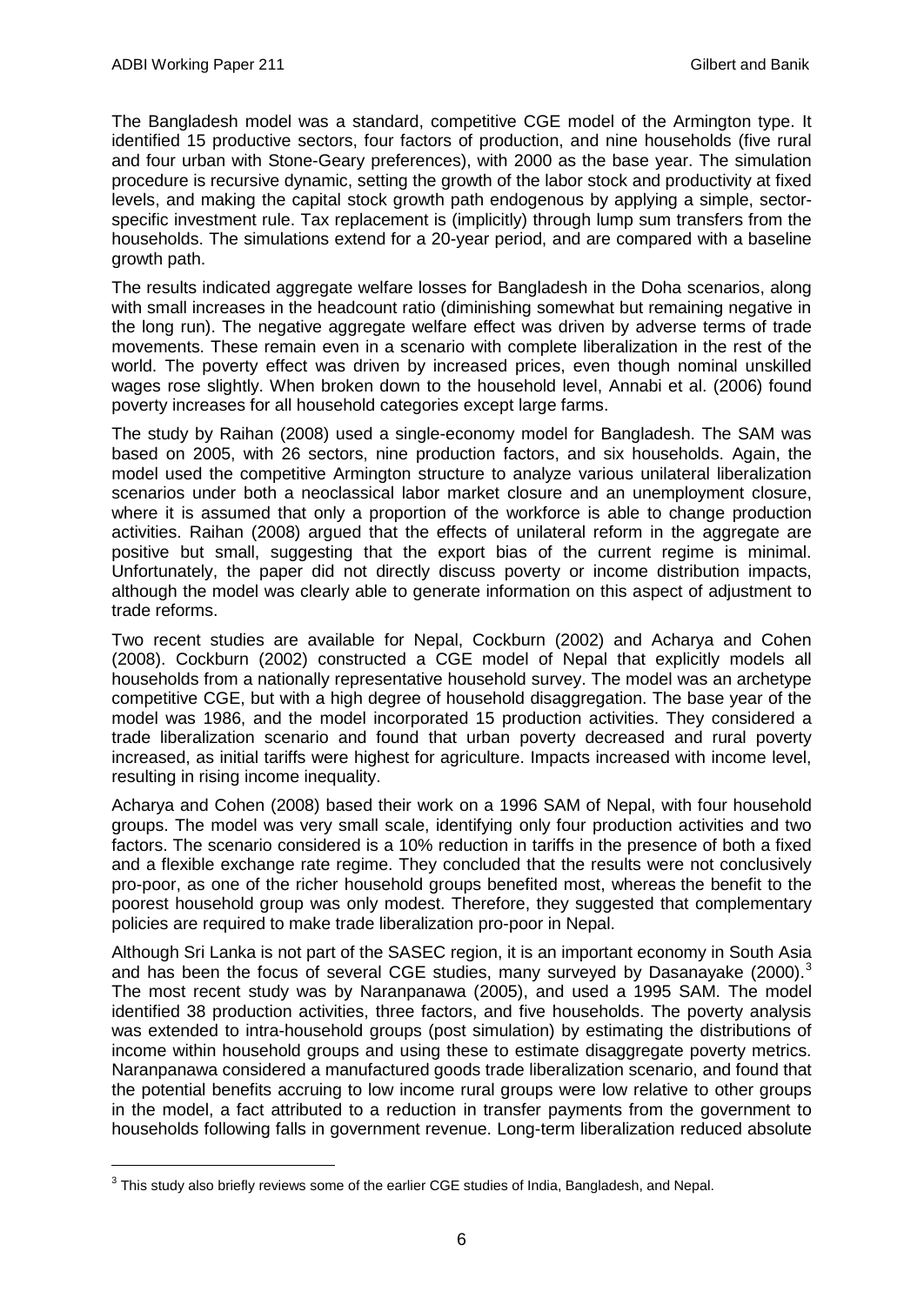poverty in all groups, with manufacturing reform being more pro-poor than agricultural reform, but might increase relative poverty, i.e., would not support a more even distribution of income.

Pakistan, while also not a member of SASEC, has been the subject of several recent CGE studies. Ahmed and O'Donoghue (2008) used a single-economy CGE to examine various macro-economic shocks. The SAM identified 44 sectors, 11 factors and 17 household categories, with 2001 as a base year. Although based on the standard competitive Armington framework, several modifications of the model were made to better represent the developing economy characteristics of Pakistan. In particular, the model incorporated household consumption of non-market commodities as well as market commodities and an explicit treatment of transaction costs for marketed commodities. Unlike many other CGE models (such as GTAP), the model also separated production activities and commodities (i.e., joint production was allowed). The CGE model was combined with a microsimulation model to generate poverty information. Prices, wages, and aggregate employment variables from the CGE model were used as input to a microsimulation model that generated changes in individual wages, self-employment incomes, and employment status. The microsimulation model was based on household and individual level data from the survey data for the year 1996 and simulated income generation mechanisms for 1150 households.

The model was used to simulate several international price shocks, both aggregate and sector-specific. Among the most important results, Ahmed and O'Donoghue (2008) found that external oil price shocks have the highest potential for socioeconomic impact. Poverty increased when the overall import price rose, but increases in the import price of petroleum had the greatest effect on inequality.

All of the preceding studies used single-economy models, sometimes in combination with a global model such as GTAP or LINKAGE, to analyze the socioeconomic impacts of policy changes on a single economy in the region. As far as we are aware, this is the first CGE study that attempts to deal with household income distribution issues in the context of the whole region simultaneously, using a disaggregated CGE model. Khan (2008) presented very preliminary results for a prototype model for South Asia. The model was an interesting approach, incorporating several non-standard features, including technological dualism and rural-urban migration of the Harris-Todaro type. Although the model included eight household groups, it had only three production activities, and was calibrated to a single country (India). Hence the results from Khan (2008) are relevant for other countries in the region only by extension in the model's current form, although the approach might be usefully adapted to other countries in the future.

# <span id="page-10-0"></span>**4. METHODOLOGY**

For this project we custom-built a CGE model of South Asia, with sub-economy models for key countries in the region, programmed using the general algebraic modeling system (GAMS) system. This section outlines key characteristics of the model structure and experimental design. The model is a multi-regional competitive CGE covering India, Bangladesh, Sri Lanka, Nepal, and Pakistan, as well as an incompletely modeled rest of the world (ROW) region. Overall, the structure of the model that we built for this study is a regional CGE similar in many respects to GTAP and other global models. Therefore we will keep our description brief.

## <span id="page-10-1"></span>**4.1 Model**

The model identified 16 production sectors. Each sector produced a joint product for domestic and foreign markets, with the allocation between the two based on a constant elasticity of transformation (CET) function. The production functions were nested constant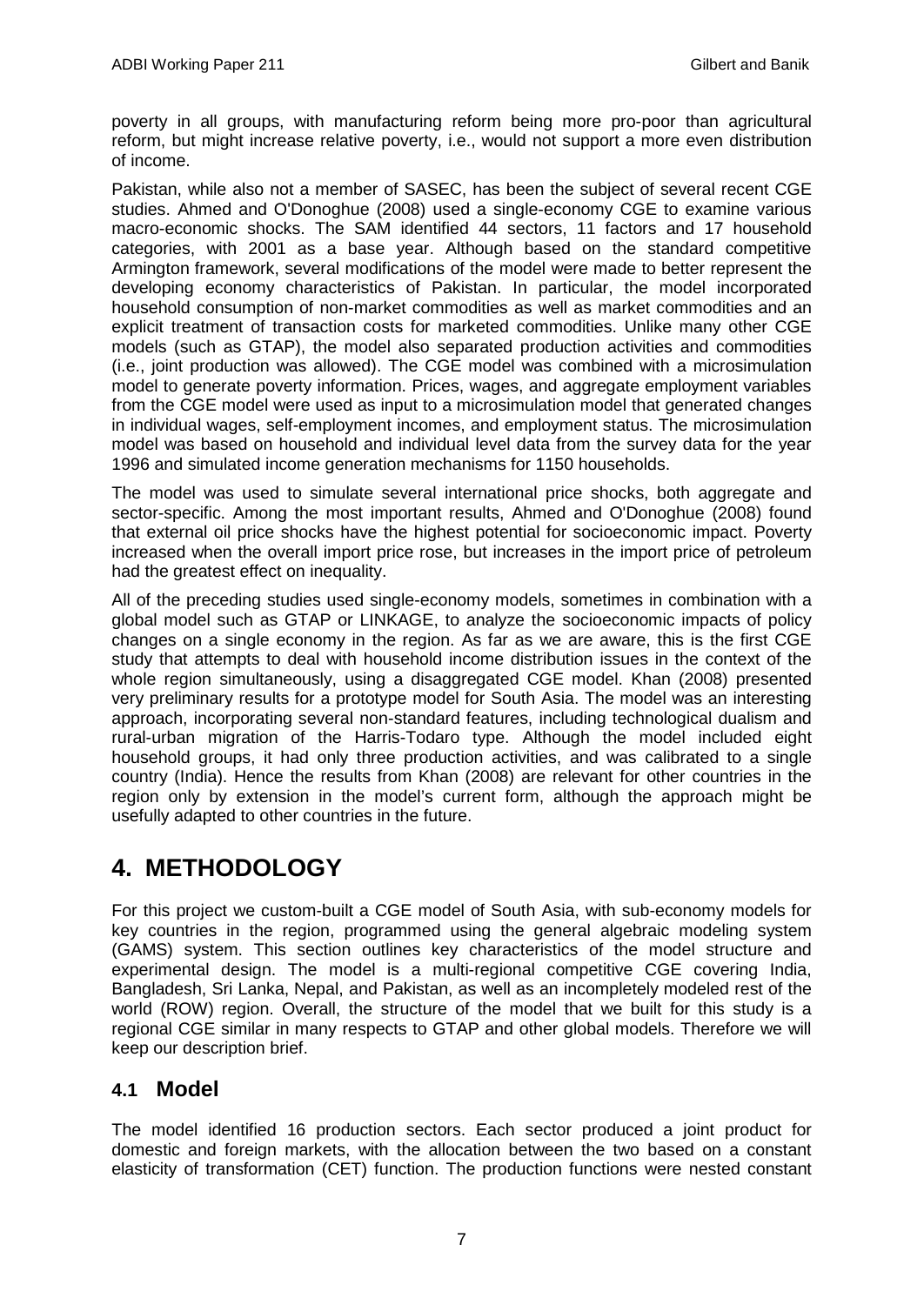elasticity of substitution (CES) functions with intermediate goods used in fixed proportions and all primary factors in variable proportions having a common elasticity. Intermediate inputs were composites of imported goods and domestic production, with variable proportions specified independently by industry. In this version of the model, the domestic transport sector was included in the services category, implying that changes in the output structure of all transportation services was in fixed proportions.

Competitive conditions hold, so firms paid market prices for all inputs, and made zero (economic) profit. Primary endowments were fixed, and could be treated as specific or mobile. The dataset contained five primary factors. In the default medium-run closure, we treated all factors except natural resources as mobile across economic activities.

The model identified several consumption agents: the government, investment, and multiple consumer households. The number of consumer households varied by region depending on available data, with between four and 19 categories in the various regions. Final consumption of each household was modeled using Stone-Geary utility functions, which generate linear expenditure systems (LES) characterizing demand for each household category. Changes in household welfare were measured by equivalent variation (EV).<sup>[4](#page-11-0)</sup> The parameters of the functions varied by household to capture differences in consumption patterns. The quantity of government consumption and investment was held constant in the default closure. All agents consumed composites of imported goods and domestic production, with variable proportions specified independently by agent (sometimes called the SALTER specification). On the income side, factors were owned in varying proportions by the households, and we maintained fixed proportions in household savings, taxation, and government transfers.

The exportable produced by domestic firms was allocated over destination regions using a second-level CET function, hence the aggregate exportable was a composite of exports to the various regions (the elasticity of both CET functions was set such that export destinations are very close to being perfectly substitutable, with elasticities of 20 and 40 at the lower and upper levels, respectively). Similarly, on the import side, the imports of each country were a CES composite of regional imports (i.e., a second-level Armington function). In contrast to the first level, this function was common across all agents in the domestic economy. Demand for regional exports was derived from the Armington import structure for all regions that were explicitly modeled. For regions that were not explicitly modeled, here the ROW region, we reduced the computational complexity of the model by using constant elasticity of demand (CED) functions to represent demand responses. The prices of imports from the ROW region were fixed.

An international transportation sector accounted for the difference between the free on board (FOB) price of exports and the cost, insurance, and freight (CIF) price of imports. Transportation margins varied by commodity on all international routes. Unlike in the GTAP model, because of our focus on a single, relatively small (in global terms) region, we fixed the price of international transportation services.

The price normalization and closure rules were similar to those used in many single-country models. The current account balance was fixed and the nominal exchange rate was allowed to vary to maintain balance within each country. The numeraire in each country was the consumer price index. We also had to define a numeraire region for which the nominal exchange rate was fixed, which in this model was the ROW region.

The model included a full range of distortions in the form of taxes and subsidies on economic activities at all levels to ensure that the second-best implications of the policy scenarios were adequately accounted for.

<span id="page-11-0"></span> $4$  Equivalent variation is the monetary value of the increment in income that would have to be given to (or taken away from) a household at today's prices to make them as well off today as they would be under the proposed policy change.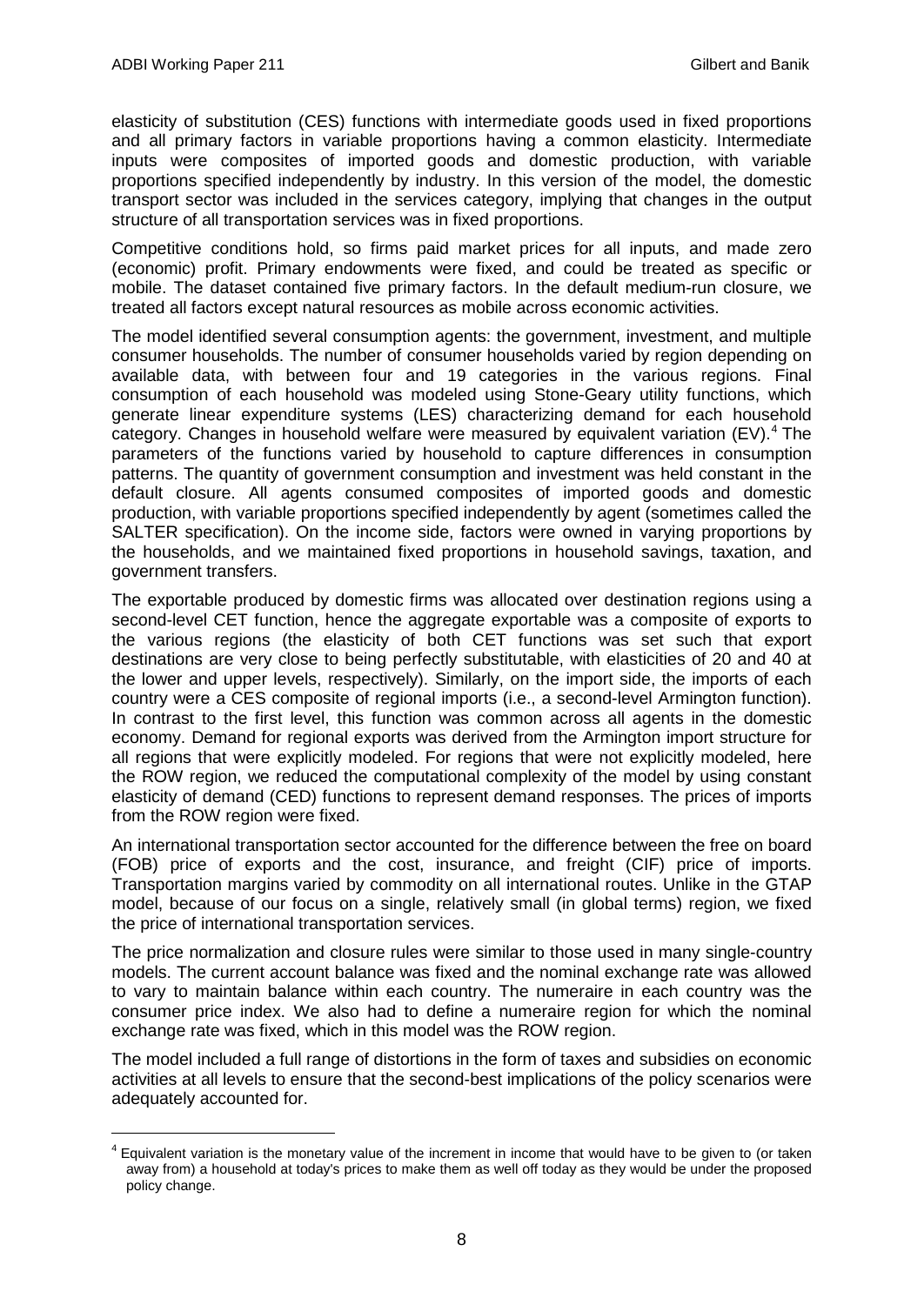#### <span id="page-12-0"></span>**4.2 Data**

The CGE model required appropriate data in the form of a SAM for each country, trade flow matrices, and estimates of the model parameters and their distributions.<sup>[5](#page-12-2)</sup> These were compiled from various sources, and were reconciled prior to model implementation.

The base data on trade, production, aggregate consumption, and employment were extracted from the GTAP7 (pre-release) database, which was made available by the ADBI for this project. GTAP7 has a base year of 2004. Information on sources of household income (ownership of primary factors and transfers/taxes) and variation in consumption patterns across households were obtained from Pradhan and Sahoo (2006) for India, Fontana and Wobst (2001) for Bangladesh, Naranpanawa (2005) for Sri Lanka, Roland-Holst (2008) for Pakistan, and Acharya (2007) for Nepal.<sup>[6](#page-12-3)</sup> The household categories used in the model are listed in Table 2. The information in each study was aggregated/disaggregated and rebalanced where necessary to match the dimensions of our model and to be consistent with the aggregate GTAP[7](#page-12-4) household consumption data.<sup>7</sup>

Model elasticity parameters were obtained from the existing estimates in GTAP7. Armington elasticities have recently been estimated by Hertel et al. (2007). Base substitution elasticities in production were also obtained from GTAP7.

## <span id="page-12-1"></span>**4.3 Experimental Design**

The model is quite general in purpose, and can in principle be useful to examine a variety of developments in South Asia. For now, the shock magnitudes chosen to represent the effect of transport infrastructural developments are based on the original RETA (ADB 2007). This suggests a 20% reduction in transportation and processing time, which we assume is directly reflected in transportation margins.<sup>[8](#page-12-5)</sup> Because the investment is in land networks, we used only the land transport component of international trade margins (see Table 3 for summary data from GTAP7). Transport margins and the primary mode of transport vary by product and route, and this information was taken into account when calculating the shock values.

<span id="page-12-2"></span> $5$  The SAM is an account of all of the flows between economic agents at a given point in time.

<span id="page-12-3"></span> $6$  A newer SAM from Saluja and Yadav (2006) has a base year of 2003–2004, 73 productive sectors and 10 household categories, defined by expenditure level. We may update our model to include information from this SAM at a later date.

<span id="page-12-4"></span> $7$  The procedure we used was first to split the factor income proportions across skilled and unskilled labor using the aggregate level of factor use in GTAP7 and the allocation of labor to agricultural/non-agricultural activities. Once this mapping was complete, we were able to construct household incomes consistent with the GTAP7 data. These generally matched the proportions in the original data quite closely. We then matched the consumption categories to GTAP categories, and used the overall GTAP consumption proportions to split the individual household proportions where necessary. Finally, we used the RAS method (Bacharach 1970) to ensure that the household consumption shares were consistent with the household incomes and total expenditures in GTAP7. This process was undertaken for each country in the model.

<span id="page-12-5"></span>This is probably an upper bound of the impact for the first year, assuming that at least some costs are fixed. On the other hand, there are several reasons to expect the estimates of this type of model to be conservative, as discussed further below.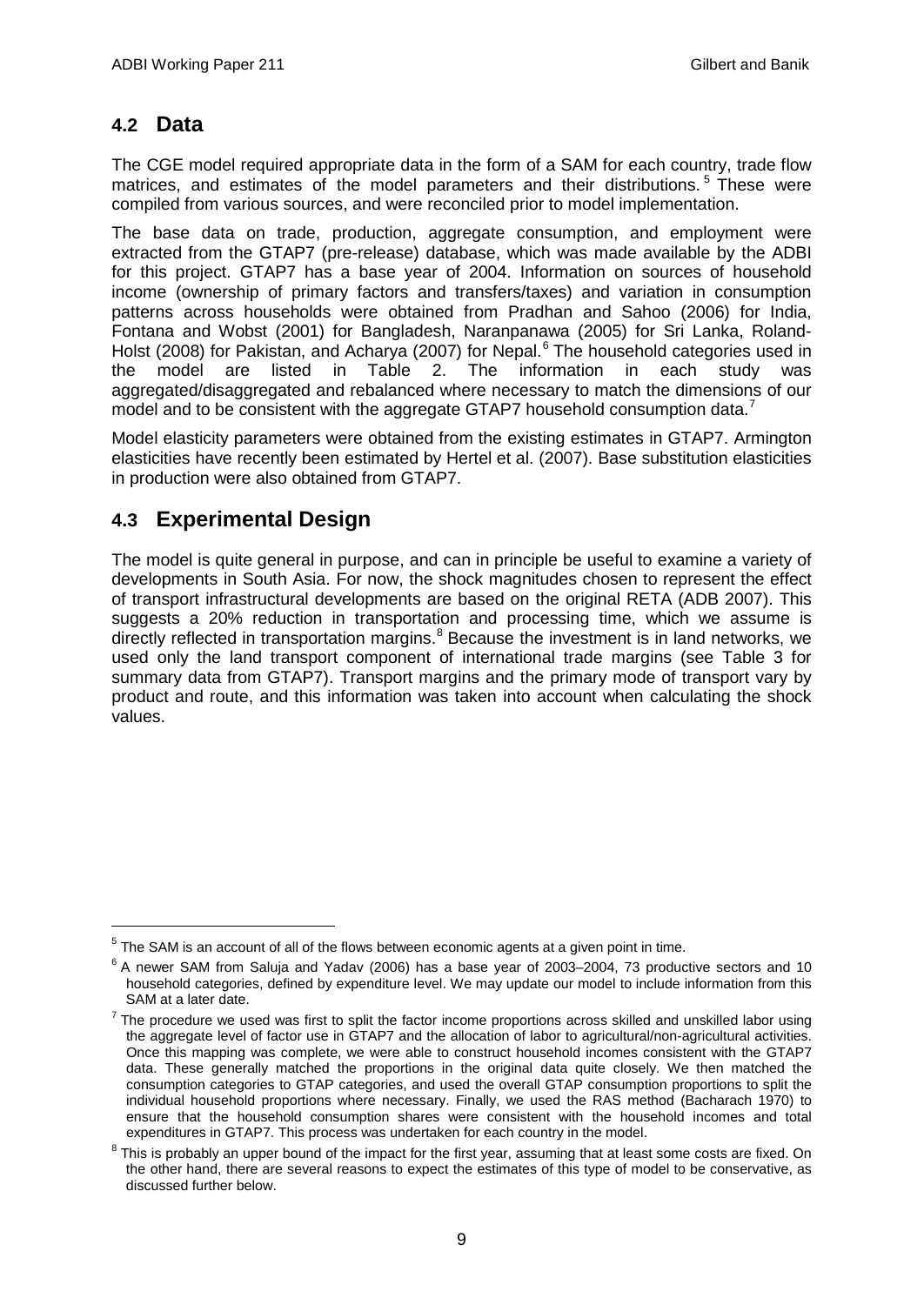| Category        | Pakistan                | Bangladesh                                     | India                                                                                                              | Sri Lanka         | Nepal                   |
|-----------------|-------------------------|------------------------------------------------|--------------------------------------------------------------------------------------------------------------------|-------------------|-------------------------|
| H1              | Large farm $-$ Sindh    | Agricultural landless<br>Agricultural marginal | Rural self-employed agricultural                                                                                   | Urban low income  | Small rural             |
| H <sub>2</sub>  | Large farm - Punjab     | land                                           | Rural agricultural labor                                                                                           | Rural low income  | Large rural<br>Landless |
| H <sub>3</sub>  | Large farm $-$ other    | Agricultural small land                        | Rural non-agricultural labor                                                                                       | Estate low income | rural                   |
| H4              | Medium farm - Sindh     | Agricultural large land                        | Other rural                                                                                                        | Urban high income | Urban                   |
| H <sub>5</sub>  | Medium farm - Punjab    | Non-agricultural poor                          | Urban agricultural<br>Urban self-employed non-                                                                     | Rural high income |                         |
| H <sub>6</sub>  | Medium farm – other     | Non-agricultural rich                          | agricultural                                                                                                       |                   |                         |
| H7              | Small farm - Sindh      | Urban illiterate                               | Urban salaried                                                                                                     |                   |                         |
| H <sub>8</sub>  | Small farm - Punjab     | Urban low educated                             | Urban casual labor                                                                                                 |                   |                         |
| H <sub>9</sub>  | Small farm - other      | Urban medium educated                          | Other urban                                                                                                        |                   |                         |
| H <sub>10</sub> | Landless farm – Sindh   | Urban highly educated                          |                                                                                                                    |                   |                         |
| H11             | Landless farm - Punjab  |                                                |                                                                                                                    |                   |                         |
| H <sub>12</sub> | Landless farm – other   |                                                |                                                                                                                    |                   |                         |
| H <sub>13</sub> | Rural landless - Sindh  |                                                |                                                                                                                    |                   |                         |
| H14             | Rural landless - Punjab |                                                |                                                                                                                    |                   |                         |
| H <sub>15</sub> | Rural landless - other  |                                                |                                                                                                                    |                   |                         |
| H <sub>16</sub> | Rural non-poor          |                                                |                                                                                                                    |                   |                         |
| H17             | Rural non-farm poor     |                                                |                                                                                                                    |                   |                         |
| H <sub>18</sub> | Urban non-poor          |                                                |                                                                                                                    |                   |                         |
| H <sub>19</sub> | Urban poor              |                                                | Course Prodhan and Cabos (2000) Eastern and Wabet (2001) Nerannonous (2005) Reland Holet (2000) and Asharin (2007) |                   |                         |

**Table 2: Household Categories in the Model by Region**

Source: Pradhan and Sahoo (2006), Fontana and Wobst (2001), Naranpanawa (2005), Roland-Holst (2008), and Acharya (2007).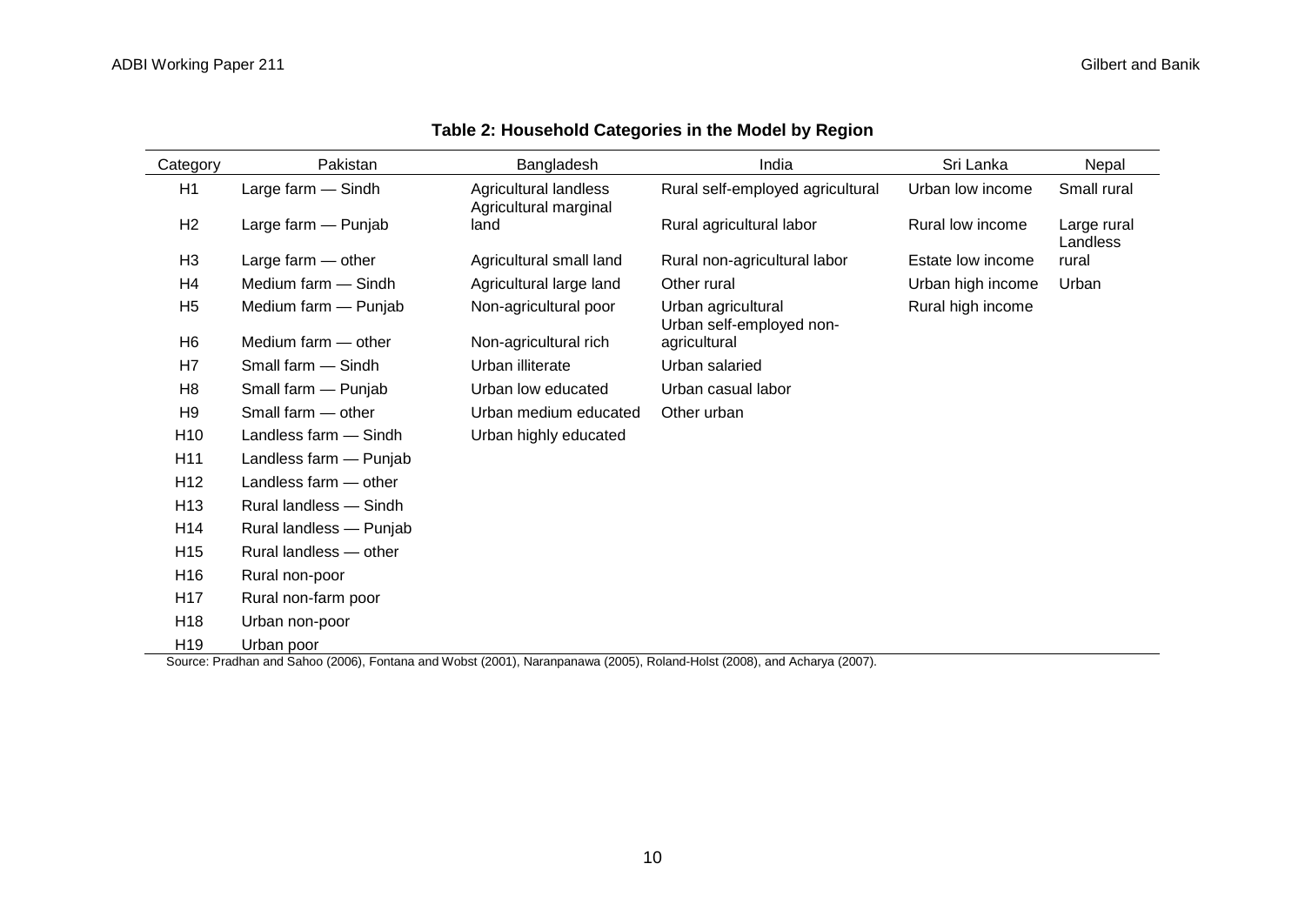| Source                 | Destination |                          |                           |                                               |                          |            |  |  |
|------------------------|-------------|--------------------------|---------------------------|-----------------------------------------------|--------------------------|------------|--|--|
|                        | Bangladesh  | India                    | Pakistan                  | Sri Lanka                                     | Nepal                    | <b>ROW</b> |  |  |
| <b>Air Transport</b>   |             |                          |                           |                                               |                          |            |  |  |
| Bangladesh             | --          | 0.02                     | 0.01                      | 1.24                                          | 1.09                     | 0.67       |  |  |
| India                  | 0.01        | $-$                      | 0.01                      | 1.33                                          | 1.19                     | 0.62       |  |  |
| Pakistan               | 0.01        | 0.01                     | $\mathbb{Z}^{\mathbb{Z}}$ | 1.15                                          | 1.07                     | 0.66       |  |  |
| Sri Lanka              | 0.02        | 1.49                     | 0.01                      | $\sim$                                        | 1.93                     | 1.03       |  |  |
| Nepal                  | 0.01        | 0.04                     | 0.01                      | 1.38                                          | $\overline{\phantom{a}}$ | 0.46       |  |  |
| <b>ROW</b>             | 0.01        | 0.77                     | 0.01                      | 1.17                                          | 1.03                     | 0.51       |  |  |
| <b>Water Transport</b> |             |                          |                           |                                               |                          |            |  |  |
| Bangladesh             | ۰.          | 0.02                     | 24.28                     | 4.78                                          | 5.30                     | 3.98       |  |  |
| India                  | 13.88       | --                       | 7.86                      | 4.79                                          | 5.48                     | 3.42       |  |  |
| Pakistan               | 8.65        | 0.07                     | $\overline{\phantom{a}}$  | 4.74                                          | 8.10                     | 4.86       |  |  |
| Sri Lanka              | 7.15        | 2.87                     | 14.92                     | $\mathord{\hspace{1pt}\text{--}\hspace{1pt}}$ | 5.67                     | 4.21       |  |  |
| Nepal                  | 9.49        | 0.18                     | 10.88                     | 2.70                                          | $\mathbf{u}$             | 1.10       |  |  |
| <b>ROW</b>             | 7.13        | 2.03                     | 6.03                      | 3.34                                          | 3.61                     | 2.13       |  |  |
| <b>Land Transport</b>  |             |                          |                           |                                               |                          |            |  |  |
| Bangladesh             | --          | 16.45                    | 0.00                      | 2.83                                          | 0.01                     | 1.20       |  |  |
| India                  | 0.13        | $-$                      | 0.13                      | 4.35                                          | 4.45                     | 1.70       |  |  |
| Pakistan               | 0.00        | 14.75                    | $\overline{\phantom{a}}$  | 5.16                                          | 9.56                     | 1.76       |  |  |
| Sri Lanka              | 0.00        | 2.88                     | 0.00                      | $\overline{\phantom{a}}$                      | 4.85                     | 1.08       |  |  |
| Nepal                  | 0.00        | 9.54                     | 0.55                      | 3.64                                          | $\overline{\phantom{a}}$ | 0.42       |  |  |
| <b>ROW</b>             | 0.00        | 1.50                     | 0.02                      | 2.24                                          | 0.96                     | 1.01       |  |  |
| <b>Total Transport</b> |             |                          |                           |                                               |                          |            |  |  |
| Bangladesh             |             | 16.49                    | 24.29                     | 8.85                                          | 6.40                     | 5.85       |  |  |
| India                  | 14.03       | $\overline{\phantom{a}}$ | 8.00                      | 10.48                                         | 11.11                    | 5.74       |  |  |
| Pakistan               | 8.66        | 14.82                    | ц.                        | 11.06                                         | 18.72                    | 7.28       |  |  |
| Sri Lanka              | 7.17        | 7.24                     | 14.93                     | $\overline{\phantom{a}}$                      | 12.45                    | 6.31       |  |  |
| Nepal                  | 9.50        | 9.75                     | 11.43                     | 7.71                                          | --                       | 1.98       |  |  |
| <b>ROW</b><br>27127    | 7.14        | 4.29                     | 6.05                      | 6.74                                          | 5.60                     | 3.64       |  |  |

#### **Table 3: Average Transportation Margins by Mode as Percentage of Total Export Value**

Source: GTAP7

We considered two alternative versions of the impact of the reduction in international transportation costs. In the first (Scenario 1), we assumed that the impact was only on the SASEC member economies in the model (i.e., India, Nepal, and Bangladesh). In Scenario 2, we assumed that the measures would also lower transportation costs of intra-regional trade for the other South Asian economies in the region (i.e., Pakistan and Sri Lanka). Again, the cuts were based only on the land transport costs, and were also adjusted downward to reflect the fact that only a part of the route is modernized under the proposal (i.e., the intra-SASEC component).

The simulations were run as comparative statics, so the results should be interpreted as representing how the economic system would have appeared in the base year had the proposed changes been implemented and the economic system given sufficient time to adjust to the new equilibrium. As noted above, the factor market closure allowed all factors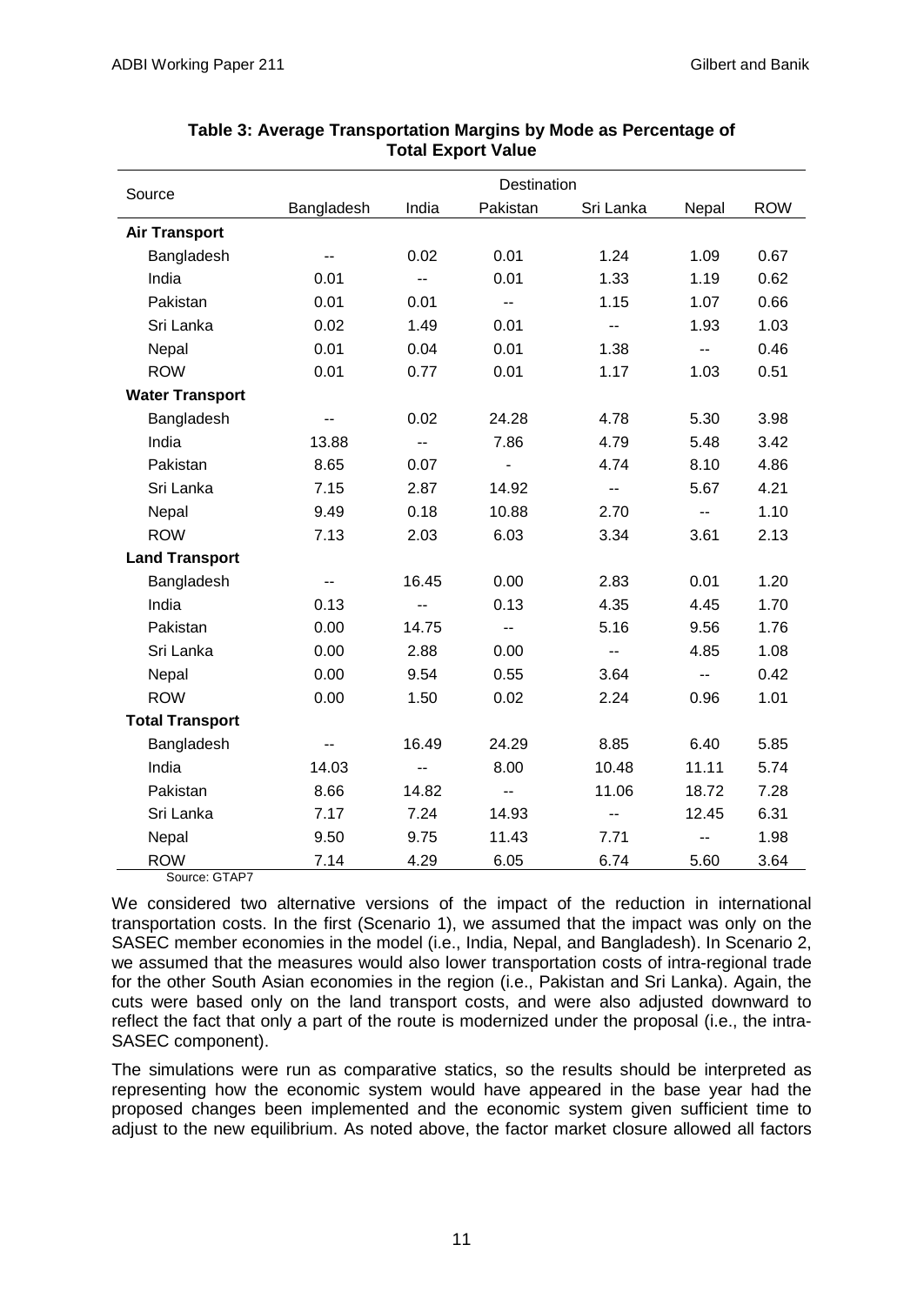except natural resources to be mobile across economic activities, implying that the simulation is medium run in nature.<sup>[9](#page-15-1)</sup>

Sensitivity analysis was implemented within the simulations using an unconditional approach adopted in Gilbert and Wahl (2003). This approach improves the policy value of the simulations by highlighting results that are unlikely to be robust, and by providing an estimate of the range of potential outcomes rather than a point estimate. To undertake the analysis, key parameters (the trade elasticities) are treated as normally and independently distributed random variables.[10](#page-15-2) Each simulation was run as a Monte-Carlo experiment, with a series of pseudo-random parameter values chosen from the underlying distributions. With a large number of iterations (we used 500) of the simulation we could approximate the mean predictions of the variables of interest, along with indicators of their susceptibility to parametric uncertainty (the standard deviations), and the accuracy of the simulation procedure (the standard errors).<sup>[11](#page-15-3)</sup>

## <span id="page-15-0"></span>**5. RESULTS**

We first considered the impact of a reduction in regional transportation costs on overall economic welfare. The results of our simulations, using the household EV measure, are presented in Table 4. The overall welfare estimates are the sums in the row labeled "total". This type of estimate of the benefit/cost of the proposed change is sometimes called a "oneoff" gain/loss. However, this is somewhat misleading as the changes are permanent. Rather we can think of this (roughly) as a permanent increment to household incomes, at constant prices. In absolute terms, the biggest beneficiary in either scenario among the SASEC economies is India, followed by Nepal, then Bangladesh. The total welfare gain is positive, if modest, for all of the SASEC members.

When none of the benefits of transportation cost reductions is assumed to be passed on to other South Asian economies (Scenario 1), both Sri Lanka and Pakistan are estimated to suffer decreases in welfare. However, the losses are small. This suggests the non-SASEC economies in the region are likely to be affected only marginally, if at all, by investments in SASEC transport infrastructure should they be unable to utilize the networks. In the somewhat more reasonable case where some access benefit accrues to the other economies in the region (Scenario 2), the total welfare impact to both Pakistan and Sri Lanka becomes positive, although the benefits to Sri Lanka remain small in absolute terms.

In terms of a true "one-off" measure of benefit/cost, we need to discount the permanent income stream measured by the EV. If the discount rate is assumed to be a standard 2%, then the total estimated benefit is 50 times the annual increment; in Table 4 this row is labeled "cumulative". We can think of this as the total benefit of the reduction in

<span id="page-15-1"></span> $9$  The implicit adjustment time frame in this type of simulation is roughly 10–12 years.

<span id="page-15-2"></span><sup>&</sup>lt;sup>10</sup> We have followed Gilbert and Wahl (2003) and used a uniform margin, here a default standard deviation of 7.5% of the mean value from GTAP7, implying that almost all variation will occur within 25% of the mean. The results give us a measure of the underlying sensitivity of the outcomes.

<span id="page-15-3"></span> $11$  This general technique is valid for any type of model structure and the computational complexity does not increase with the number of parameters that are allowed to vary. It is, however, computationally expensive. Variance reduction techniques can therefore be usefully be applied here. The two techniques that we used are to run alternative simulations using common random numbers, and to adopt antithetic variates in the sampling. The former ensures that the same pseudo-random numbers are drawn for alternative simulations, and therefore that alternatives can be compared without the risk of a skewed draw. Antithetic variates use the mean of symmetric draws from the underlying distribution as the estimator for mean predictions. Since most of the variables of interest vary monotonically with the elasticities that we treated as random variables, this technique dramatically reduced the standard errors in our preliminary tests (i.e., improved the accuracy of the mean estimates). In simulations with 500 draws, the standard errors were roughly halved relative to 1000 fully random draws, a reduction that would require quadrupling the number of iterations under fully random draws. That is, simulations using 500 antithetic variates generate a level of accuracy equivalent to that of 4000 fully random draws.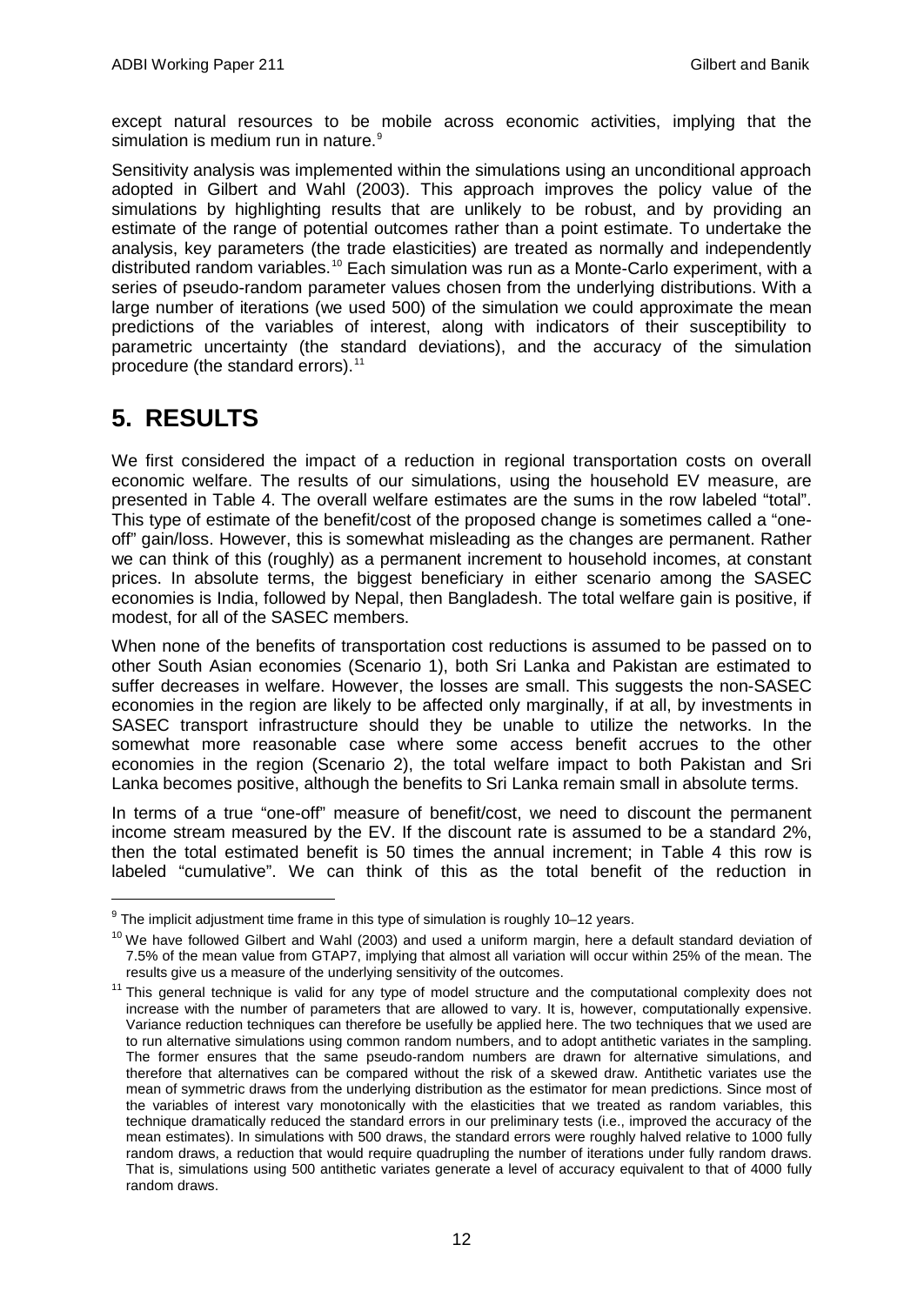transportation costs, and this is the figure with which the initial cost of the project needs to be compared to evaluate the net benefit.

It is important to note that while reduction in transportation margins is similar in many respects to lowering a tariff, a CGE simulation of the latter will include all of the costs and benefits, and hence the welfare impact can be directly interpreted as net benefit.

In the case of a reduction in transportation costs that comes via investment in infrastructure, the cost of the investment must also be considered. A CGE model is not designed to estimate the cost of investment, but rather to show how that investment might impact the economic system. Hence, we leave the question of what the proposals outlined in the RETA would cost to experts in project financing. However, we can say from a cost-benefit perspective, according to our topline results, that the project would be worthwhile for India in the aggregate if the investment costs for India do not exceed US\$4.3 billion. However, for a variety of reasons, this estimate is likely to be very much a lower bound since the comparative static simulation technique used here does not capture any potential dynamic accumulation effects (i.e., some proportion of the increment to income might be invested, leading to a multiplier effect), and the competitive model used does not account for potential scale effects. Moreover, there could be internal transportation margin effects that a CGE model of this type is unable to capture.

In terms of relative benefits, we can evaluate the estimated welfare impact relative to a baseline metric, most commonly the initial GDP. The final row of Table 4 expresses the cumulative gain as a proportion of GDP. Viewed from this perspective, by far the biggest beneficiary of the reduction in transport margins in SASEC is not India but Nepal, with a cumulative gain of over 12% of GDP in both scenarios. Nepal is followed by Bangladesh, with the gains to India being quite small when expressed as a percentage of GDP. Overall, the results suggest that although the absolute benefits are relatively evenly spread across the members of SASEC, the poorer economies, especially Nepal, benefit disproportionately, relative to their economic size.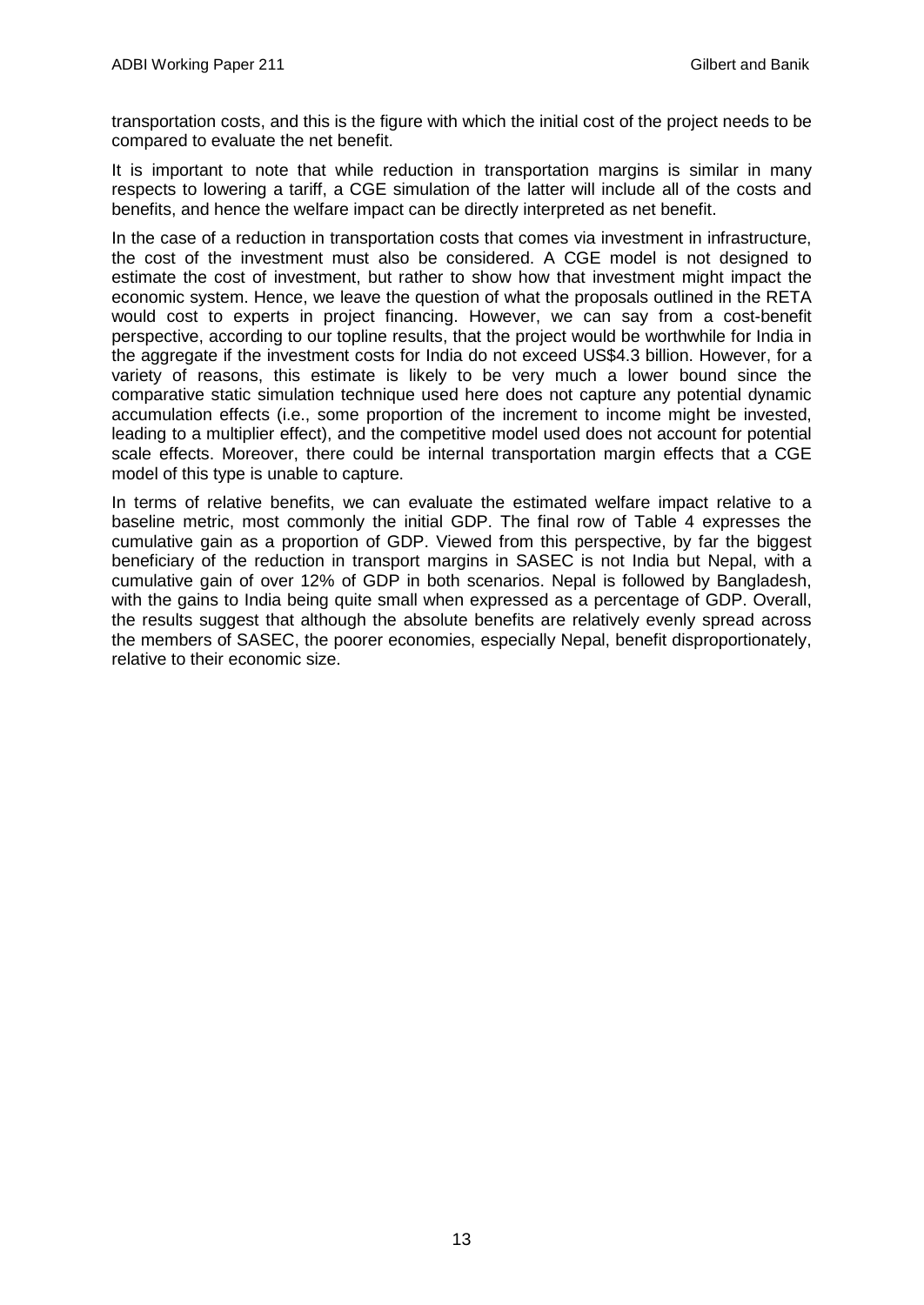|                                  |          |            | Scenario 1 |              |        |          |            | Scenario 2 |              |        |
|----------------------------------|----------|------------|------------|--------------|--------|----------|------------|------------|--------------|--------|
|                                  | Pakistan | Bangladesh | India      | Sri<br>Lanka | Nepal  | Pakistan | Bangladesh | India      | Sri<br>Lanka | Nepal  |
| H1                               | $0.0\,$  | 0.4        | 54.1       | $-0.1$       | 12.3   | 0.4      | 0.6        | 92.3       | 3.5          | 11.3   |
| H <sub>2</sub>                   | $-0.1$   | 4.3        | $-3.1$     | $-0.2$       | 8.9    | 0.9      | 6.8        | $-6.6$     | 5.1          | 10.4   |
| H <sub>3</sub>                   | 0.0      | $-1.0$     | 8.0        | 0.0          | 11.8   | 0.2      | $-1.2$     | 14.6       | 1.6          | 14.2   |
| H <sub>4</sub>                   | $-0.1$   | $-7.7$     | $-1.3$     | $-0.2$       | 2.4    | 0.9      | $-11.7$    | $-4.0$     | 4.6          | 5.3    |
| H <sub>5</sub>                   | $-0.4$   | 7.1        | 0.4        | $-0.1$       |        | 2.6      | 10.7       | 0.8        | 3.8          |        |
| H <sub>6</sub>                   | $-0.2$   | 4.5        | $-1.1$     |              |        | 0.9      | 6.6        | $-2.9$     |              |        |
| H7                               | $-0.1$   | 2.6        | 0.3        |              |        | $0.8\,$  | 4.1        | $-2.7$     |              |        |
| H <sub>8</sub>                   | $-0.5$   | $3.0\,$    | $-1.0$     |              |        | 4.5      | 4.4        | $-2.0$     |              |        |
| H <sub>9</sub>                   | $-0.1$   | 6.2        | $-1.4$     |              |        | 1.5      | 8.7        | $-2.9$     |              |        |
| H <sub>10</sub>                  | 0.0      | 12.7       |            |              |        | 0.6      | 17.1       |            |              |        |
| H11                              | $0.0\,$  |            |            |              |        | 0.6      |            |            |              |        |
| H <sub>12</sub>                  | 0.0      |            |            |              |        | 0.2      |            |            |              |        |
| H <sub>13</sub>                  | 0.0      |            |            |              |        | 0.4      |            |            |              |        |
| H14                              | 0.0      |            |            |              |        | 1.2      |            |            |              |        |
| H <sub>15</sub>                  | 0.0      |            |            |              |        | 0.1      |            |            |              |        |
| H16                              | 0.0      |            |            |              |        | 6.7      |            |            |              |        |
| H17                              | $0.0\,$  |            |            |              |        | 1.7      |            |            |              |        |
| H18                              | $-2.2$   |            |            |              |        | 24.7     |            |            |              |        |
| H19                              | 0.0      |            |            |              |        | 3.2      |            |            |              |        |
| Total                            | $-3.9$   | 32.0       | 54.9       | $-0.6$       | 35.4   | 52.0     | 45.9       | 86.6       | 18.7         | 41.1   |
| Cumulative<br>Cumulative as % of | $-193.4$ | 1599.8     | 2785.5     | $-30.4$      | 1768.4 | 2600.8   | 2295.1     | 4330.3     | 933.8        | 2057.1 |
| GDP                              | $-0.2$   | 2.9        | 0.4        | $-0.2$       | 12.7   | 2.7      | 4.1        | 0.7        | 4.6          | 14.8   |

| Table 4: Household Welfare Impact of Transport Cost Reductions (US\$ millions, EV) |
|------------------------------------------------------------------------------------|
|                                                                                    |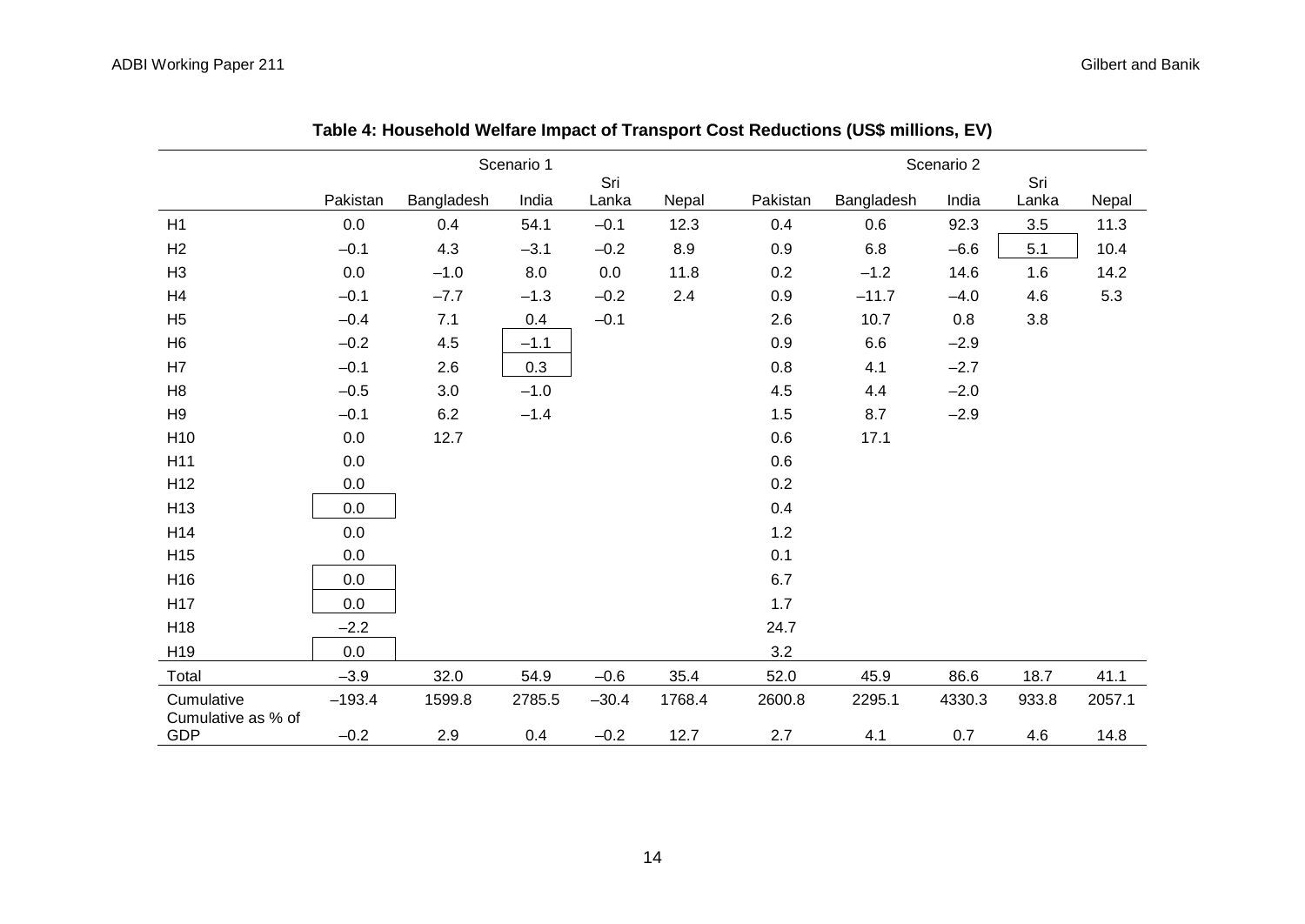In summary, all SASEC member economies are estimated to benefit from the margin reductions, as are non-SASEC economies in the region under Scenario 2. The largest welfare gains in an absolute sense accrue to India, followed by Bangladesh (Pakistan in Scenario 2), and then Nepal. But, this is largely a reflection of the size of the economies in question. Measured relative to GDP, the biggest winner by a substantial margin is Nepal.

Before turning to the estimated impact on household welfare, it is useful to review the household categories in the model, as presented in Table 2.

In the Sri Lankan data, we have five household groups, broken down by location and income level into rural/urban and high income/low income groupings. For Nepal, we are limited to four groups, three rural groups organized by the size of their land holdings, and a single urban group.

The data for India, Pakistan and Bangladesh are grouped by archetype. In India, group H2 (rural agricultural labor) is the poorest group by a substantial margin, followed by H4 (other rural) and H3 (rural non-agricultural labor). The richest groups are H6 (urban self-employed) and H7 (urban salaried). The households differ substantially in their ownership of productive factors, with the richest rural group (H1, rural self-employed) being substantial owners of land and capital. On the other hand, the poorer households, especially H2, receive income almost exclusively from selling their own labor (a large fraction of which is unskilled). Comparing the poorest two groups (H2 and H4) with the richest two (H6 and H7), we observe significant differences in spending patterns as well, although the differences are not as great as in ownership of productive resources. In particular, the two poorest groups spend nearly 2.5 times as much of their income on basic food items (in particular processed rice), as the two richest groups. For textiles the pattern is less dramatic, but the poor groups spend about 30% more than the rich groups.

In Bangladesh, the poorest groups are H1 and H2, rural groups with only limited or no land holdings. They are followed by H7, H3, and to a lesser extent H8, that is, the urban illiterate and poorly educated, and rural households with small land holdings. The richest groups, by a substantial margin, are urban households with high or medium education (H9 and H10). The factor allocation pattern is similar to India, with the lower income groups having a much higher dependence on unskilled labor. Consumption differences are also similar, with the poorest households spending more than double the proportion of their budget on processed rice compared with the richest households.

In the Pakistan data, as with Sri Lanka, we have a combined archetype and income level classification. The data are very detailed, with a concentration on rural households. Households are grouped into multiple farm sizes based on land holdings, and three regions, in addition to the rural rich, and urban poor/rich. In total, our model tracks changes in the behavior of 47 household groups in the region.

The decomposition of the total welfare impacts on the various household groups is summarized in Table 4. Figures drawn in a box are not robust to changes in the underlying parameters of the model, i.e., we cannot be sure of the sign of the change. Other values are robust given the assumptions on the parameter distributions.<sup>[12](#page-18-0)</sup>

Consider first the member economies of SASEC, which are our primary interest. In Nepal, the results indicate that all household groups would benefit, and the results for all households are robust. Of note is that the biggest gainers are small farm households and landless rural groups, while smaller gains accrue to large farm households and the urban group (which is richer on average). Hence, reduction of international transportation margins in SASEC would be pro-poor in Nepal in both an absolute and a relative sense, and also likely be relatively uncontroversial given the uniform benefits. The results follow a similar

<span id="page-18-0"></span> $12$  Roughly, a result can be considered robust to the assumed underlying parametric uncertainty if it retains the same sign within two standard deviations of the mean.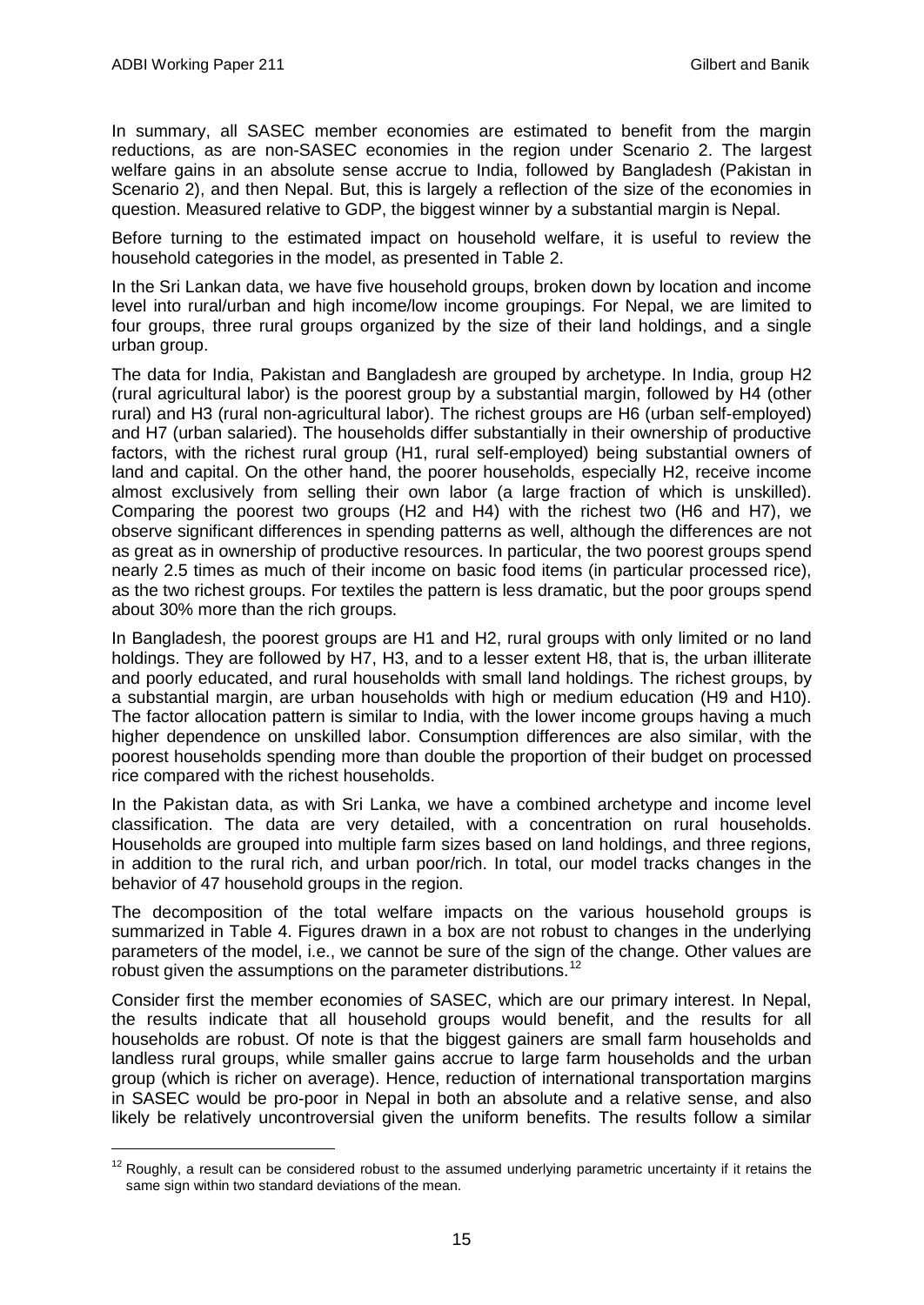pattern, but are slightly larger when other economies in South Asia are included in the analysis (Scenario 2).

In Bangladesh, the reduction in transport margins has a positive impact on the welfare of all household groups except H3 and H4. H3 (small farmers) is one of the poorer groups in the country, but the negative impact is relatively small. On the other hand, the loss to relatively large (and relatively rich) farmers is more substantial. The poorest groups (H1, H2, and H7, corresponding to the rural landless, marginal farmers, and the urban illiterate) all experience income rises. This suggests that a reduction in SASEC transportation margins would be propoor in Bangladesh in an absolute sense. However, by far the largest gains accrue to H10, the urban highly educated. This is the richest group. Hence, it seems likely that the changes would not lower relative poverty (i.e., income inequality) in Bangladesh. As with Nepal, the pattern is unchanged, although the totals are larger in Scenario 2.

As noted above, the largest absolute gains are estimated for India in both our scenarios. However, India is also the country where the distributional consequences may be most severe. Welfare is estimated to fall in household groups H2, H4, H6, H7, H8, and H9, although the results for H6 and H7 are robust only in Scenario 2. This may be problematic as the poorest groups are H2 and H4. Of the three poorest archetypes, only H3 (rural nonagricultural labor) sees a modest income increase. By far the group that gains the most is H1, large farmers, who are middle income. This suggests that positive changes in the value of agricultural land is the primary driving factor of household income changes in India. Overall, the policy may be marginally pro-poor in a relative sense, as the welfare of the richest groups falls, but probably not in an absolute sense. In reality the reduction in transport margins is strongly pro-agricultural landowners. The same pattern exists and is more pronounced in Scenario 2.

Now consider the non-SASEC economies of South Asia. As noted above, in Scenario 1, the overall welfare impacts of the simulated changes in transport margins are small. The impacts at the household level are small also, and in many cases not robust. The only moderately large impact is a decline in welfare in Pakistan for group H18, the urban rich. In Scenario 2, however, the impacts on the households in Pakistan and Sri Lanka are much more pronounced, as we would expect. In Sri Lanka there are uniform gains across all household categories, although the result for H2 (rural low income) is sensitive to the parameters of the model. For Pakistan, the results are also uniformly positive, suggesting a fall in absolute poverty levels. By far the group that gains the most in Pakistan is H18, the urban rich. Hence, relative poverty may increase.

Overall, the impacts of the changes at the household level exhibit more variation than the aggregate results. While the policy appears to be pro-poor in an absolute sense in many cases (e.g., Nepal), income inequality also seems likely to rise in several cases (e.g., Bangladesh). Moreover, in some cases the poorest groups in society are disadvantaged (e.g., in India). Note, however, that the total welfare gains are positive for all regions in the model, hence it is possible to ensure that all household groups benefit. Our calculations are based on the assumption of invariant transfers, taxes, and factor ownership, but in principle these can be changed if the political will exists.

In addition to overall welfare effects, and their distribution across various groups in the societies in question, CGE simulation also generates information on sectors. Of particular interest are changes in the production structure, both because they indicate which sectors are most likely to be impacted by the proposed policy, and because they provide an indication of the potential degree of structural adjustment required. Estimates of the sector production changes are presented in Table 5. Again, results that are not considered robust under our sensitivity analysis are highlighted with a box.

Considering the SASEC economies first, in India, the production changes associated with the infrastructure scenario are very small (of course, regional variations may be hidden by the aggregation). The largest changes are in textiles and apparel, which experience very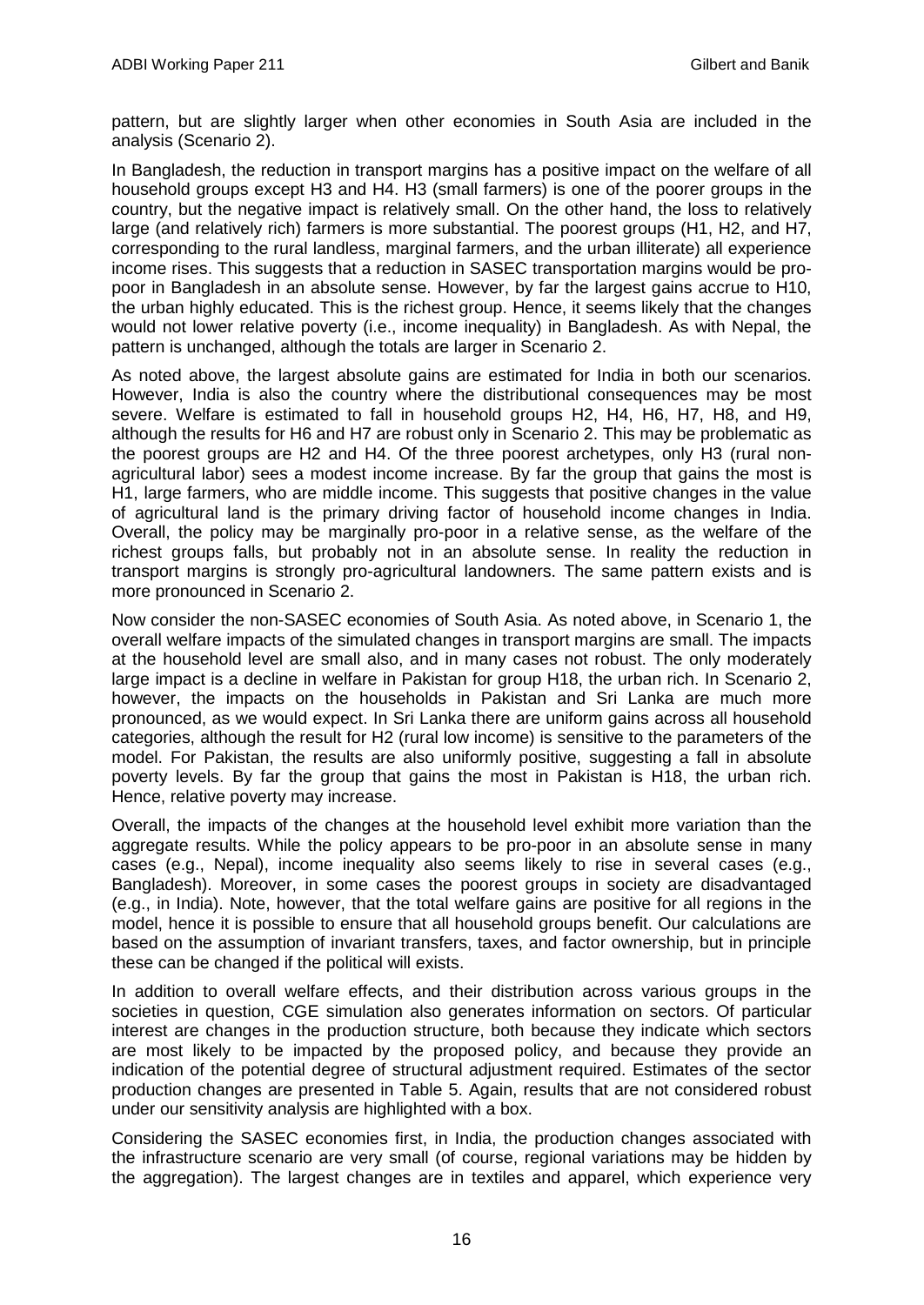slight declines in both scenarios. The results suggest that for India overall, improvements to transport infrastructure of the magnitude considered here are not likely to cause any significant adjustment difficulties.

In Bangladesh, the production shifts are generally orders of magnitudes higher than in India, reflecting the larger impact of the simulated shocks on a smaller and less diversified economic system. They remain small, however. In Scenario 1 the largest drops in output are in the region of 0.5%. Contractions are observed in heavy manufacturing with the exception of chemicals and rubber, while expansions are observed in light manufacturing (textiles, apparel and leather products). The same broad patterns are observed in Scenario 2, but are more pronounced. However, no single sector expands or contracts more than 1% even in this expanded scenario. This suggests that adjustment issues are not likely to be significant in Bangladesh, either.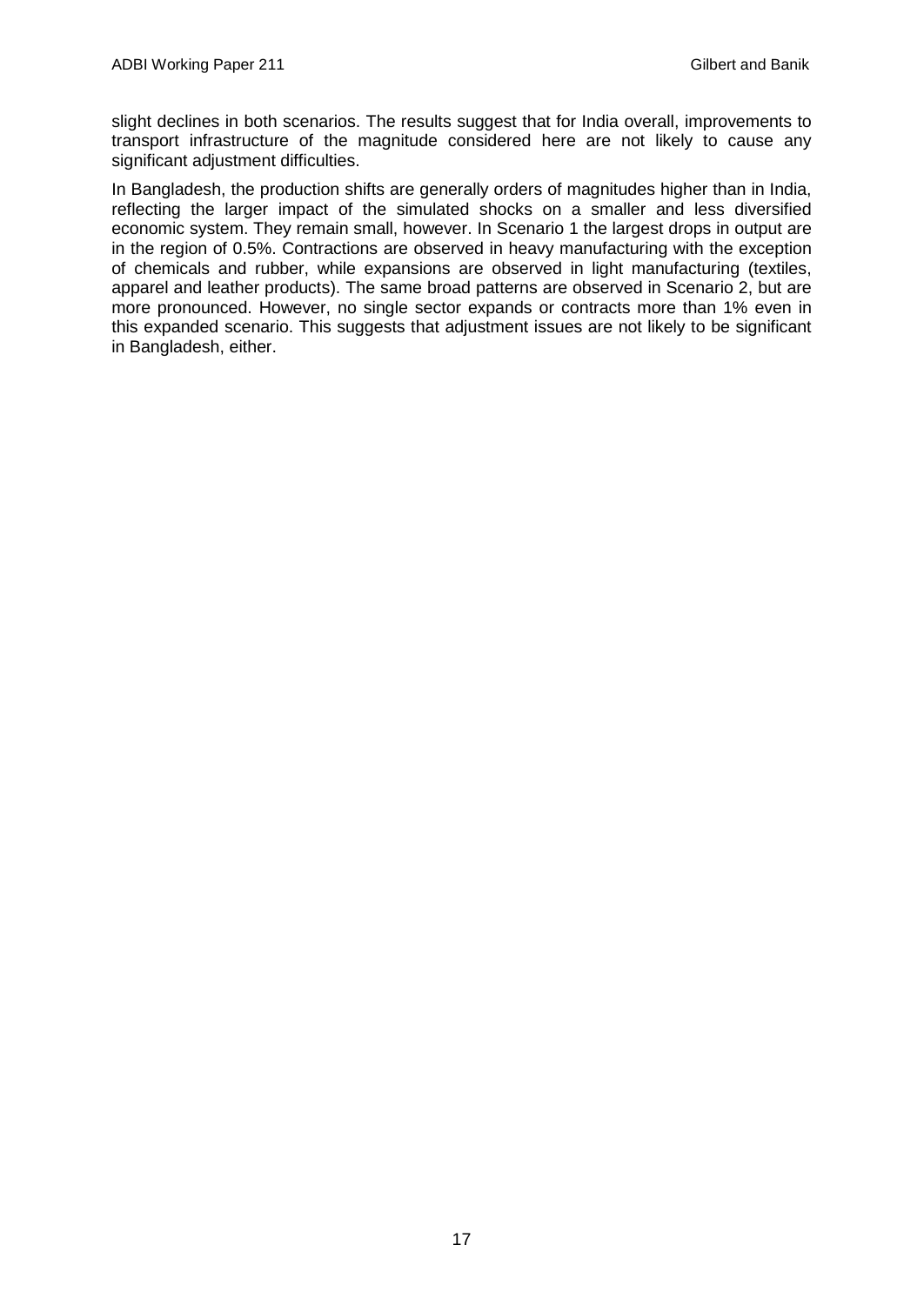|                                                    | Scenario 1 |            |       |           |         | Scenario 2 |            |         |           |         |
|----------------------------------------------------|------------|------------|-------|-----------|---------|------------|------------|---------|-----------|---------|
|                                                    | Pakistan   | Bangladesh | India | Sri Lanka | Nepal   | Pakistan   | Bangladesh | India   | Sri Lanka | Nepal   |
| Food grains                                        | 0.01       | 0.02       | 0.00  | 0.00      | $-0.07$ | $-0.06$    | 0.03       | 0.00    | 0.04      | $-0.07$ |
| Other agriculture                                  | 0.00       | $-0.18$    | 0.02  | 0.00      | 0.03    | 0.01       | $-0.28$    | 0.03    | $-0.03$   | 0.16    |
| Forestry and fisheries<br>Coal, oil, gas and other | 0.00       | 0.04       | 0.00  | 0.00      | 0.20    | $-0.07$    | 0.03       | 0.02    | 0.05      | 0.23    |
| minerals                                           | $-0.01$    | $-0.20$    | 0.01  | 0.01      | $-0.41$ | $-0.26$    | $-0.61$    | 0.00    | $-0.27$   | $-0.33$ |
| Processed rice                                     | 0.02       | 0.04       | 0.01  | 0.00      | $-0.06$ | $-0.22$    | 0.06       | 0.01    | 0.14      | $-0.03$ |
| Other food products                                | $-0.02$    | $-0.03$    | 0.01  | 0.00      | 0.22    | 0.10       | $-0.04$    | $-0.01$ | $-0.11$   | $-0.46$ |
| <b>Textiles</b>                                    | 0.05       | 0.19       | 0.04  | $-0.05$   | 1.06    | 0.10       | 0.21       | $-0.04$ | $-0.17$   | $-0.35$ |
| Wearing apparel                                    | 0.07       | 0.12       | 0.13  | 0.05      | $-1.00$ | $-0.55$    | 0.70       | $-0.30$ | 0.45      | $-0.29$ |
| Leather                                            | 0.06       | 0.10       | 0.14  | 0.02      | 0.18    | $-0.50$    | 0.26       | $-0.27$ | $-0.12$   | 0.17    |
| Wood products                                      | $-0.01$    | $-0.20$    | 0.00  | $-0.03$   | 0.66    | $-0.04$    | $-0.24$    | 0.02    | 0.67      | $-0.03$ |
| Chemicals, rubber, plastics                        | $-0.02$    | 0.06       | 0.00  | $-0.01$   | 1.87    | $-0.21$    | $-0.16$    | 0.07    | $-0.14$   | $-0.30$ |
| Metals and minerals                                | $-0.08$    | $-0.37$    | 0.02  | $-0.07$   | $-0.04$ | 0.10       | $-0.39$    | $-0.02$ | 0.10      | $-1.50$ |
| Metal products                                     | $-0.28$    | $-0.42$    | 0.02  | $-0.03$   | 0.22    | $-1.48$    | $-0.47$    | 0.01    | 0.11      | 0.72    |
| Heavy manufacturing<br>Not elsewhere classified    | 0.01       | $-0.40$    | 0.02  | $-0.02$   | $-0.79$ | $-0.16$    | $-0.51$    | $-0.05$ | 0.11      | $-0.31$ |
| (NEC) manufacturing                                | 0.04       | $-0.11$    | 0.09  | 0.05      | 0.04    | $-0.40$    | $-0.08$    | $-0.18$ | $-0.66$   | 0.20    |
| <b>Services</b>                                    | 0.00       | 0.01       | 0.00  | 0.00      | $-0.05$ | 0.00       | 0.01       | 0.00    | $-0.01$   | 0.03    |

**Table 5: Sector Impact of Transport Cost Reductions (Percent Change in Production)**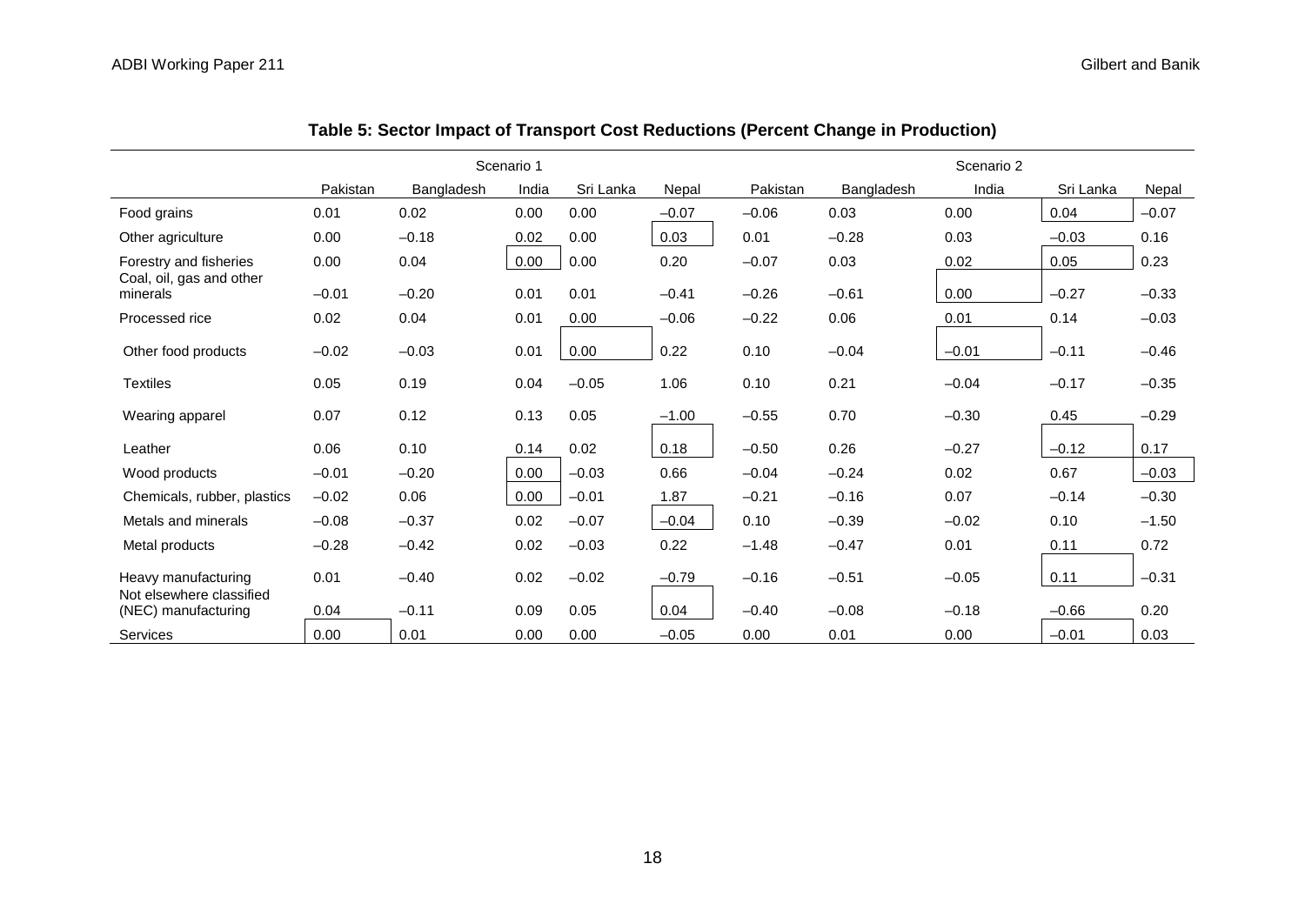In Nepal, the production shifts are larger still, again reflecting the smaller economic system. The largest expansions/contractions exceed 1%. Nepal also seems to be more affected by the assumption of lowered transport costs for trade with Sri Lanka and Pakistan (i.e., comparing Scenarios 1 and 2) in terms of both the magnitude of impact and the pattern. In Scenario 1 we observe significant expansions in textiles, wood products and chemicals, and contractions in apparel and heavy manufacturing. By contrast, in Scenario 2 we observe contractions in textiles, but a smaller contraction in apparel. The contraction in heavy manufacturing is also modulated, but there is a relatively large contraction of metals and minerals. The difference in the outcomes presumably reflects much stronger trade ties between Nepal and Pakistan than between Pakistan and the other SASEC economies. The results suggest that Nepal is likely to face greater adjustment problems than the other SASEC economies, although the shifts remain relatively small overall.

For Pakistan and Sri Lanka the output changes are very small in Scenario 1, as we might expect given that they are impacted only indirectly. The only exception is a moderate decline in metal products in Pakistan. In Scenario 2 the changes are more significant in both economies. In Pakistan we project contractions in light manufacturing and metal products, with only the latter exceeding 1%. Minor expansions are predicted in food products, textiles, and metals and minerals. In Sri Lanka we project expansions in apparel and wood products, and contractions in general manufacturing. All shifts are less than 1%.

Overall, the output shifts tend to indicate that the reductions in international transportation margins would not have a major impact on production structures, and that adjustment costs would be minimal. As expected, the production shifts are more pronounced in the smaller economies in the region, and these areas may need some adjustment assistance, albeit probably minimal.

## <span id="page-22-0"></span>**6. CONCLUDING COMMENTS**

The main contribution of this study is to bring the multiple-representative household CGE approach to a model of the entire South Asian region, as opposed to the single-country models examined earlier in the paper, and to apply this model to changes in transportation infrastructure. The model that we have developed is a multi-country CGE with 16 production sectors and 47 regional households. In principle, the model should have applications for numerous policy questions concerning South Asia, especially in relation to international trade and economic integration.

The scenarios that we considered in this paper reflect the potential implications of proposed investments in land transport infrastructure in the SASEC region. These investments should result in reductions in the land transport component of international transport margins, which vary bilaterally by commodity. We found that all SASEC economies benefited from reductions in aggregate welfare, with the largest gains to India in absolute terms but the largest relative gains to Nepal, followed by Bangladesh, and Sri Lanka, when the margin reduction is prorated to intra-South Asian trade rather than just SASEC. Hence, in terms of overall impact, the largest gains are to the smallest economies in the region.

We used the discounted present value of the EV stream to provide a (lower bound) estimate of the total "one-off" benefit of the margin reductions, which is suitable for comparison with project cost estimates should these become available. In terms of household level distribution, the picture is mixed. While the outcomes are clearly pro-poor in some countries such as Nepal, the impacts are more ambiguous in other countries. Examination of the extent of predicted structural changes suggests that there would be only minor potential adjustment costs, although these would be somewhat more significant for the smaller economies in the region.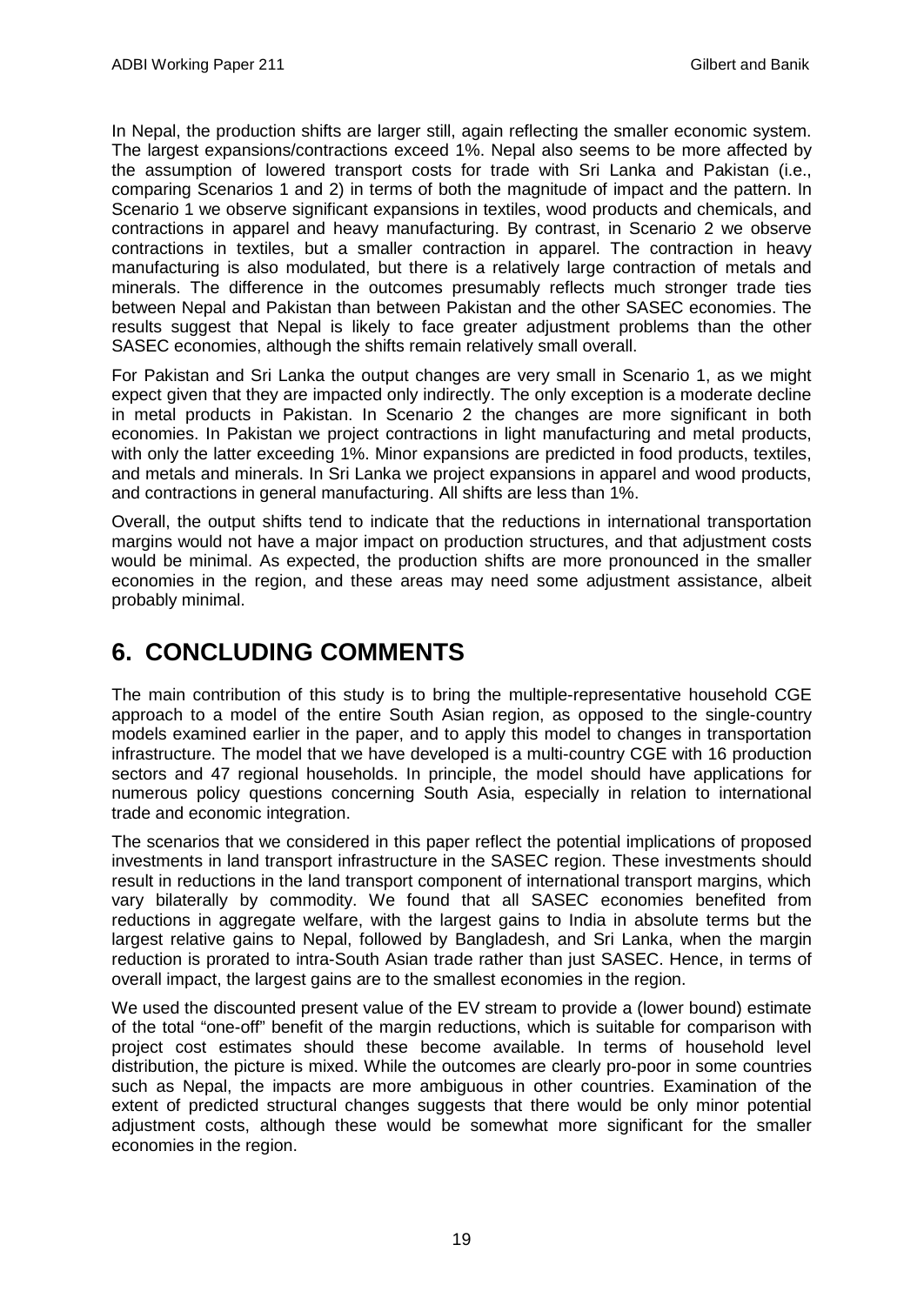Ideally, we would like to allow for endogenous switching of mode of transportation and to incorporate internal transportation margin information within the model. The lack of these variables means that we are probably understating the potential gains from land transport infrastructure investment. Similarly, there is a question of what other pathways for impacts of the infrastructure developments can/should be implemented in the model and experimental design. As it stands, the model traces the impact of policies only through the price mechanism. Changes in transportation costs alter the costs of final goods. These affect households directly through their consumption and indirectly through their ownership of factors, the prices of which shift in response to output price changes. Changes in transfers such as tax revenues are also altered.

These are important forces, but there may be others. Improved transportation networks may lead to better access to education, for example, over time increasing the skilled/unskilled labor ratio. There are also potential costs that are difficult to quantify within a formal modeling framework. For example, the model only indirectly accounts for adjustment costs in production, and cannot account for dislocation impacts on household welfare. Transportation networks that connect the hinterland to more developed regions may result in substantial migration flows that strain urban resources. Exploring whether it is possible to bring this type of variable into the modeling process is an area for future research.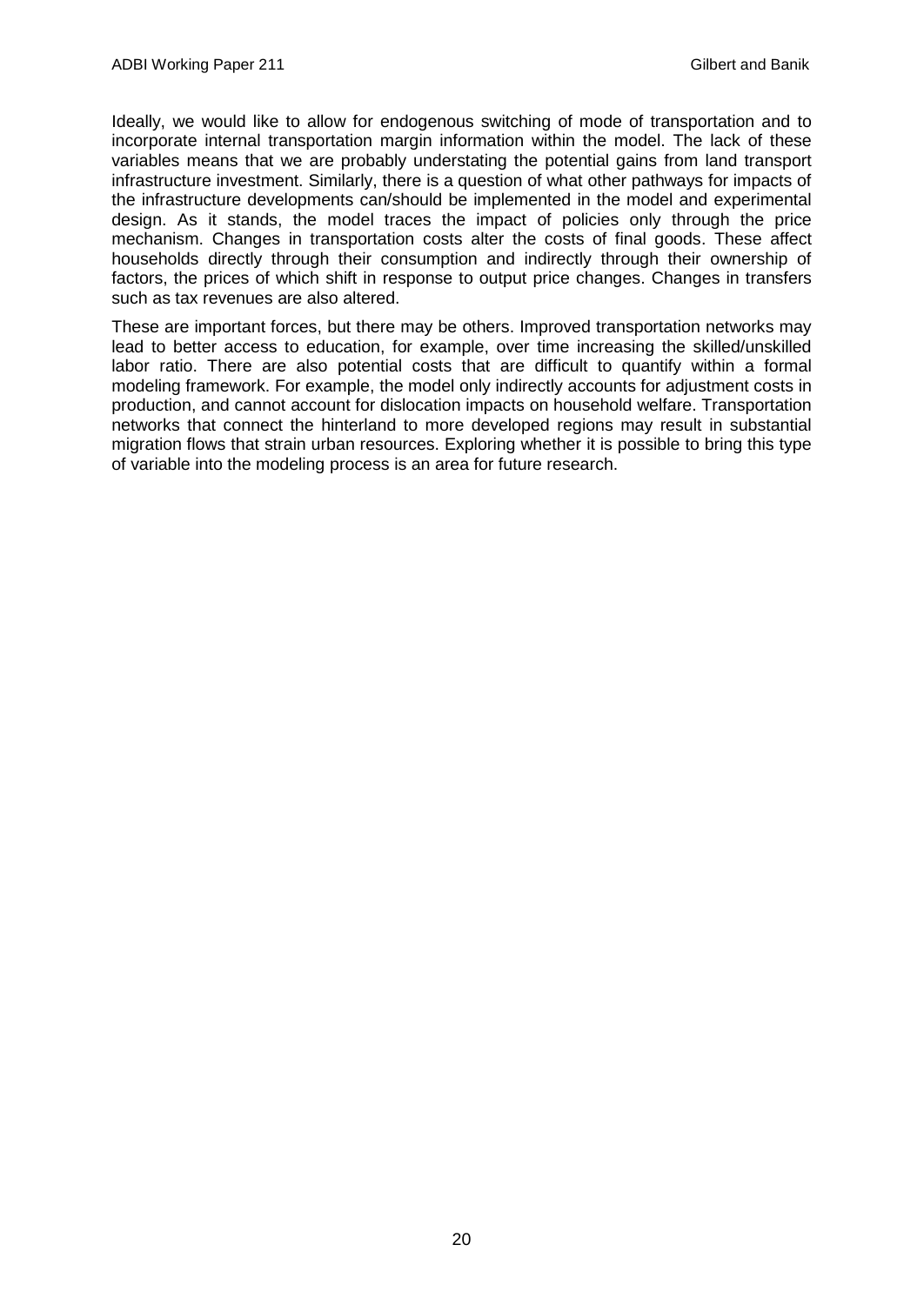## <span id="page-24-0"></span>**REFERENCES**

- Acharya, S. 2007. Flow Structure in Nepal and the Benefit to the Poor. *Economics Bulletin* 15: 1–13.
- Acharya, S., and S. Cohen. 2008. Trade Liberalization and Household Welfare in Nepal. *Journal of Policy Modeling* 30(6): 1057–1060.
- ADB. 2007. *Technical Assistance for Preparing the South Asia Subregional Economic Cooperation Transport Logistics and Trade Facilitation Project.* Manila: ADB.
- Ahmed, V., and C. O'Donoghue. 2008. Welfare Impact of External Balance in Pakistan: CGE-Microsimulation Analysis. Paper presented at the 11th Annual Conference on Global Economic Analysis, Helsinki.
- Anderson, K., and W. Martin, eds. 2005. *Agricultural Trade Reform and the Doha Development Agenda*, Washington, DC: World Bank.
- Annabi, N., B. Khondker, S. Raihan, J. Cockburn, and B. Decaluwe. 2006. Implications of WTO Agreements and Unilateral Trade Policy Reforms for Poverty in Bangladesh: Short vs. Long Run Impacts. In *Poverty Impacts of a WTO Agreement*, edited by T. Hertel and L.A. Winters. Washington, DC: World Bank.
- Bacharach, M. 1970. *Biproportional Matrices and Input-Output Change*. Cambridge: Cambridge University Press.
- Chen, S., and M. Ravallion. 2004. How Have the World's Poorest Fared since the Early 1980s? *World Bank Research Observer* 19(2): 141–169.
- Cockburn, J. 2002. Trade Liberalization and Poverty in Nepal: A Computable General Equilibrium Micro Simulation Analysis. CSAE Working Paper Series 2002-11. Oxford: Center for the Study of African Economies, Oxford University.
- Dasanayake, S.W.S.B. 2000. *A Literature Survey of Macro Econometric and CGE Models in Sri Lanka.* Colombo: Institute of Policy Studies.
- Fontana, M., and P. Wobst. 2001. A Gendered 1993-94 Social Accounting Matrix for Bangladesh. TMD Discussion Paper No. 74. Washington, DC: Trade and Macroeconomics Division, International Food Policy Research Institute.
- Gilbert, J. 2007. *Agricultural Trade Reform under Doha and Poverty in India.* Bangkok: UNESCAP.
- Gilbert, J., and T. Wahl. 2002. Applied General Equilibrium Assessments of Trade Liberalization in China. *World Economy* 25(5): 697–731.
	- -. 2003. Labor Market Distortions and China's WTO Accession Package: An Applied General Equilibrium Assessment. *Journal of Comparative Economics* 31(4): 774–794.
- Hertel, T., D. Hummels, M. Ivanic, and R. Keeney. 2007. How Confident Can We Be of CGE-based Assessments of Free Trade Agreements? *Economic Modeling* 24(4): 611–635.
- Hertel, T., and J. Reimer. 2005. Predicting the Poverty Impacts of Trade Reform. *Journal of International Trade and Economic Development* 14(4): 377–405.
- Hertel, T., and L.A. Winters. 2005. Estimating the Poverty Impacts of a Prospective Doha Development Agenda. *World Economy* 28(8): 1057–1071.
- Hertel, T., and L.A. Winters, eds. 2006. *Poverty Impacts of a WTO Agreement*. Washington, DC: World Bank.